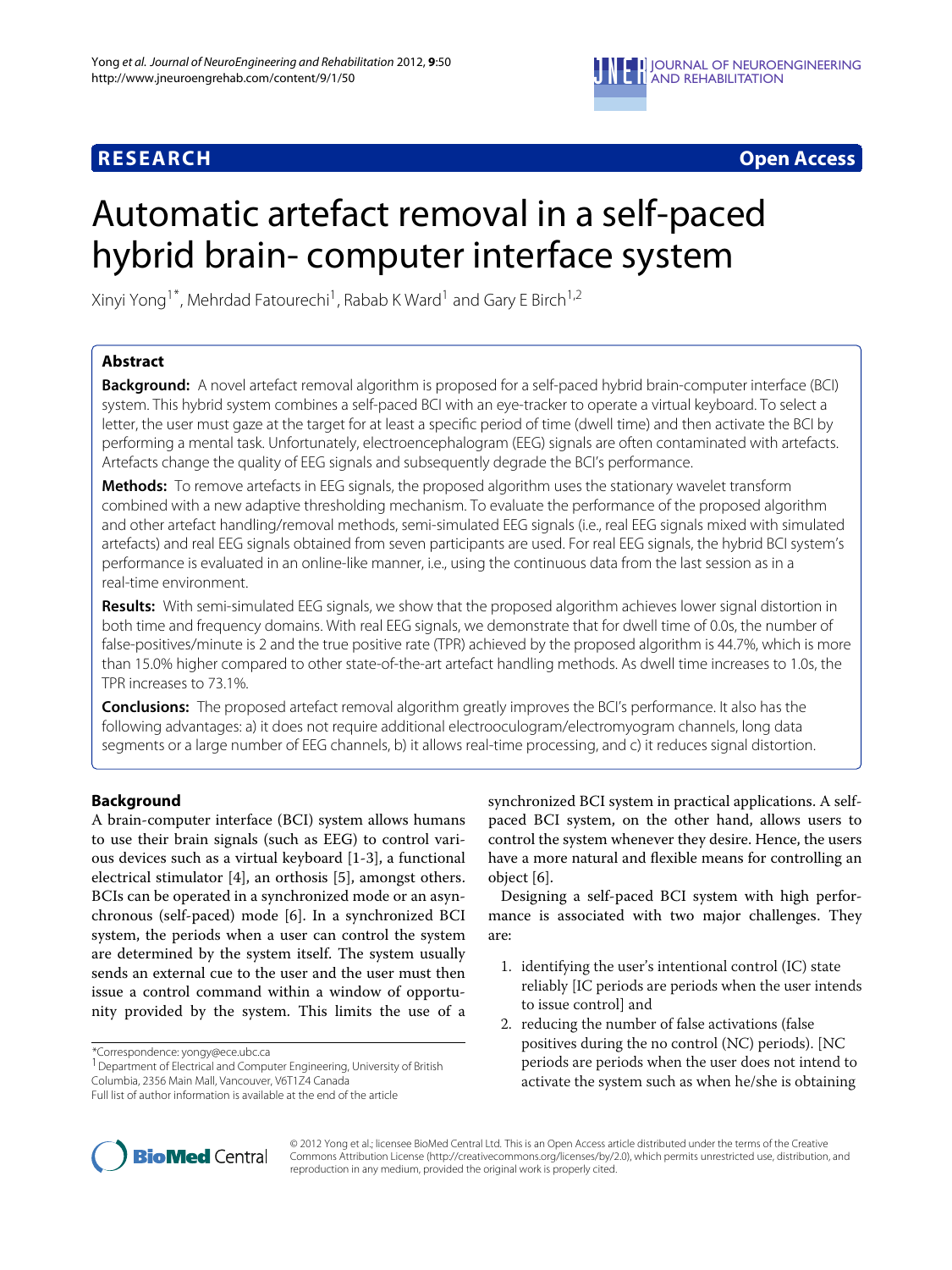information from the computer screen, thinking about a problem, talking, resting, etc].

NC periods are usually much longer compared to IC periods. As a high number of false positives can result in user frustration, it is especially important to design a system that generates a very low (ideally zero) number of false positives.

It is not easy and straightforward to apply existing pure (i.e., non-hybrid) self-paced BCI systems to operate a practical system such as a virtual keyboard. The reason is that these systems can only recognize a limited number of mental tasks as unique IC commands (mostly one or two). This number is much smaller than the number of letters used in spelling applications. Furthermore, most self-paced BCI systems generate a large number of false positives per minute on average, which is not suitable for most practical applications.

To overcome the above problems, in [\[7\]](#page-18-0) we have proposed a hybrid system that combines a self-paced BCI with an eye-tracker to operate a virtual keyboard. Our proposed hybrid BCI system also successfully overcomes the 'Midas Touch' problem, which is a major problem experienced by conventional eye-gaze interfaces, and results in a significantly smaller false positives generated per minute [\[7\]](#page-18-0). The 'Midas Touch' problem is the difficulty of determining whether or not the user is intending to select a certain object as the user might be gazing at the object for reasons other than to enter it [\[8\]](#page-18-0).

As the hybrid BCI system relies on eye movements to control the cursor, it is no surprise that the EEG signals in the system are more contaminated with ocular artefacts compared to EEG signals in a pure BCI system. Also as in other BCI systems, EEG signals are also contaminated with artefacts caused by muscle activities, power line interference, and electrode movements [\[9\]](#page-18-0). These artefacts can affect the performance of the system in several ways. In particular, they can:

- 1. significantly reduce the amount of data available for designing the system;
- 2. result in false positives during the NC periods and
- 3. decrease the true positive rate of the system.

Although some studies have clearly shown that artefacts affect the performance of pure self-paced BCI systems [\[10,11\]](#page-18-0), little attention has been paid to handle artefacts so far.

In this paper, to minimize the effects of artefacts and improve the performance of our hybrid BCI, we propose a new artefact removal algorithm. The proposed artefact removal algorithm is integrated with our artefact detection algorithm proposed in [\[12\]](#page-18-0). Both algorithms use the stationary wavelet transform (SWT). The wavelet coefficients obtained from the artefact detection algorithm

are thresholded by applying a new adaptive thresholding procedure that we propose to remove artefacts in EEG signals. Its advantages over state-of-the-art artefact removal algorithms are:

- 1. it can be fully automated;
- 2. it uses an adaptive mechanism to reduce signal distortion;
- 3. it is computationally inexpensive and allows real-time processing; and
- 4. it does not require additional electrooculogram (EOG) or electromyogram (EMG) channels, long data segments or a large number of EEG channels.

We compare the performance of different algorithms using real EEG signals and semi-simulated EEG signals (i.e., real EEG signals mixed with simulated artefacts). With semi-simulated EEG signals, we show that the proposed algorithm achieves lower signal distortion in both time and frequency domains. Next, using real EEG signals, we fully investigate and compare the performance of the hybrid BCI system in the following situations: 1) when artefacts are ignored (i.e., the original data are used); 2) when EEG segments with artefacts are rejected (i.e., the output of the system is blocked in the presence of artefacts and the system becomes unavailable); and 3) when automatic artefact removal algorithms such as the proposed algorithm and Blind Source Separation (BSS) algorithms are employed. We show that for dwell time of 0.0s (i.e., the user can activate the system any time right after he/she gazes at a letter/word), the true positive rate (TPR) achieved using the proposed artefact removal algorithm is 44.7% with 2 false positives generated per minute. This TPR value is 33.6% and 20.1% higher than those achieved when artefacts are rejected and ignored respectively. We also show that our proposed method outperforms BSS by at least 16.2%.

In the following subsections, we briefly review our self-paced hybrid BCI system, current artefact handling methods in the literature as well as the state-of-the-art of artefact removal algorithms.

# **The structure of the self-paced hybrid BCI system**

A hybrid BCI is defined as a system that combines a BCI with another system (such as another BCI or an eye-tracker) [\[13\]](#page-18-0). In this section, the overall structure of the hybrid self-paced BCI system proposed in our earlier work is presented [\[7\]](#page-18-0). This system combines a BCI and an eye-tracker to operate a virtual keyboard.

Figure [1](#page-2-0) shows the block diagram of this hybrid system. It serves as an interface between a user and a textentry application based on a virtual keyboard called the Dynamic Keyboard [\[14\]](#page-18-0). The Dynamic Keyboard, which is extensively used by people with disabilities, is designed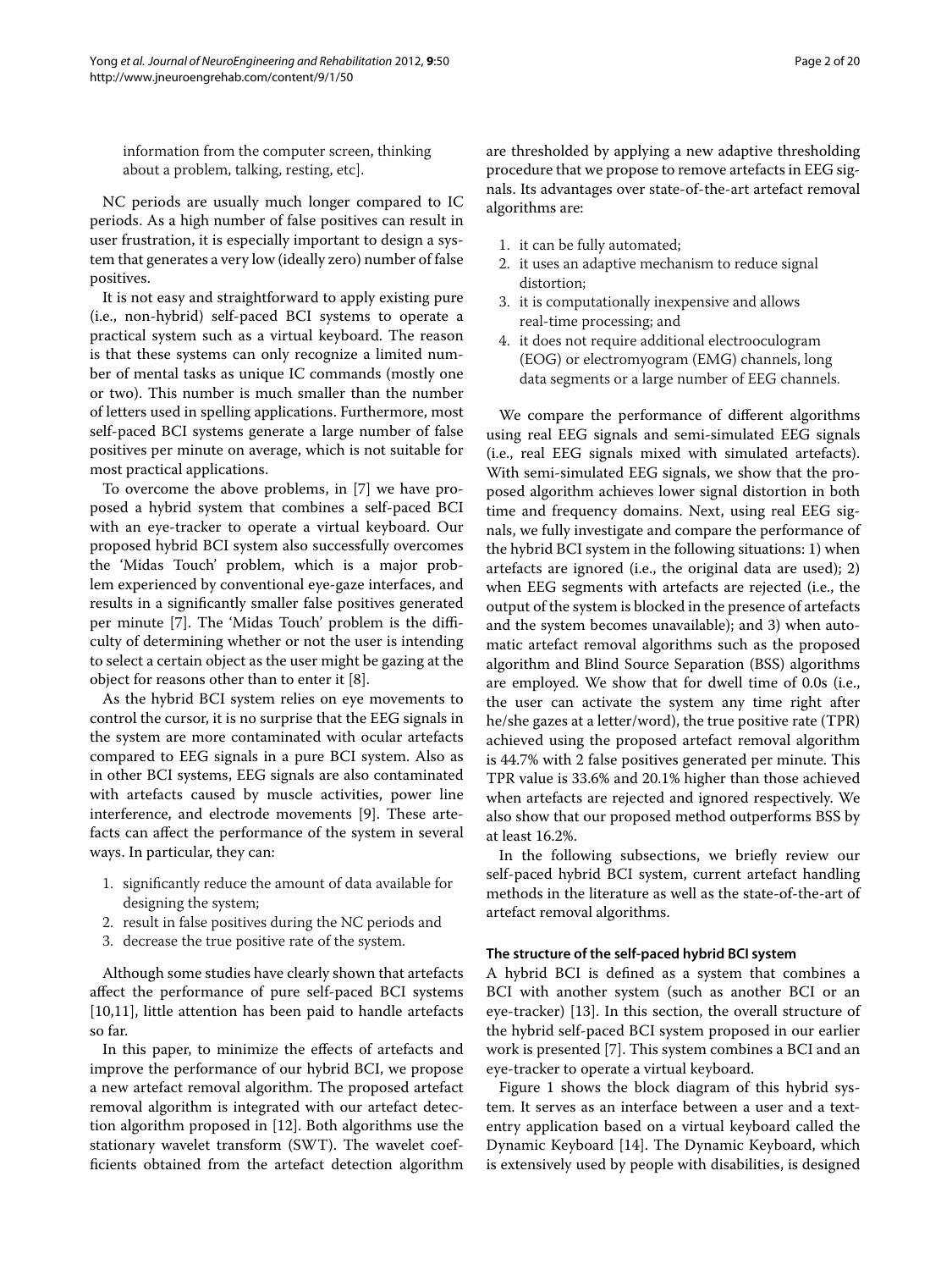<span id="page-2-0"></span>

to have large selection boxes, and a word prediction functionality. The eye-tracker acts as the *pointing* device and the user's eye gaze controls the cursor movement. The use of eye gaze is natural and fast because people often look at the object of interest before controlling it [\[8\]](#page-18-0). The BCI, on the other hand, acts as the *clicking* device. Its inputs are the continuous EEG signals recorded from the user's scalp and the output is a binary control signal (i.e., it is either '0' or '1').

To make a selection (i.e., a *click* operation), a user has to gaze at the target for at least a specific period of time (called the *dwell time*) and then activate the self-paced BCI with a mental task (which is an attempted hand extension), as demonstrated in Figure 1. When changes in the EEG signals due to an attempted hand extension movement are detected by the signal processing unit in the BCI, a click command (an intentional control or IC) is initiated. Note that an attempted hand extension results in an imagined movement by users with movement disabilities who cannot move their hands. For able-bodied individuals, it leads to an actual hand movement [\[15\]](#page-18-0). Evidence from the literature shows that the patterns arising from attempted movements are very similar to those of real movements [\[16,17\]](#page-18-0). This evidence allows the use of real movements in our study. However, note that the attempted hand movement can be replaced by any other mental task.

Our previous study showed that increasing the dwell time  $(T_{dwell})$  reduces the number of false positives [\[7\]](#page-18-0). This is because our design restricts the BCI's operation to the periods during which the user's point of gaze is within a region on the monitor that can be clicked on *and* the user gazes at that region for at least  $T_{dwell}$ seconds. For the rest of the time, the BCI is put in

the so-called '*sleep*' mode, i.e., it does not process the input EEG signals nor generates any output. By using this arrangement, we can greatly reduce the number of false positives during the NC periods, as demonstrated in [\[7\]](#page-18-0).

The above system has one main drawback. When the users are looking at different locations of the virtual keyboard to make a selection, the amount of eye movement activity is significant. Therefore, EEG signals are more frequently contaminated with ocular artefacts compared to pure (non-hybrid) BCI systems. Hence, it is important to design an algorithm that can efficiently handle artefacts in this hybrid system.

# **Artefact handling methods**

A review of methods for handling EOG and EMG artefacts in BCIs shows that more than half of the 250 BCI papers studied did not report as to whether or not they had considered or handled EOG and/or EMG artefacts [\[9\]](#page-18-0). For those who did, three methods were generally employed:

- 1. Ignore: ignoring the presence of artefacts;
- 2. Reject: automatic rejection of artefact-contaminated EEG segments; and
- 3. Remove: automatic removal of artefacts.

In a real-time self-paced BCI system, using *Ignore* or *Remove* implies that both clean and contaminated EEG signals are classified and therefore the system is available for control at all times. On the other hand, employing *Reject* indicates that the BCI system becomes unavailable for control when artefacts are present.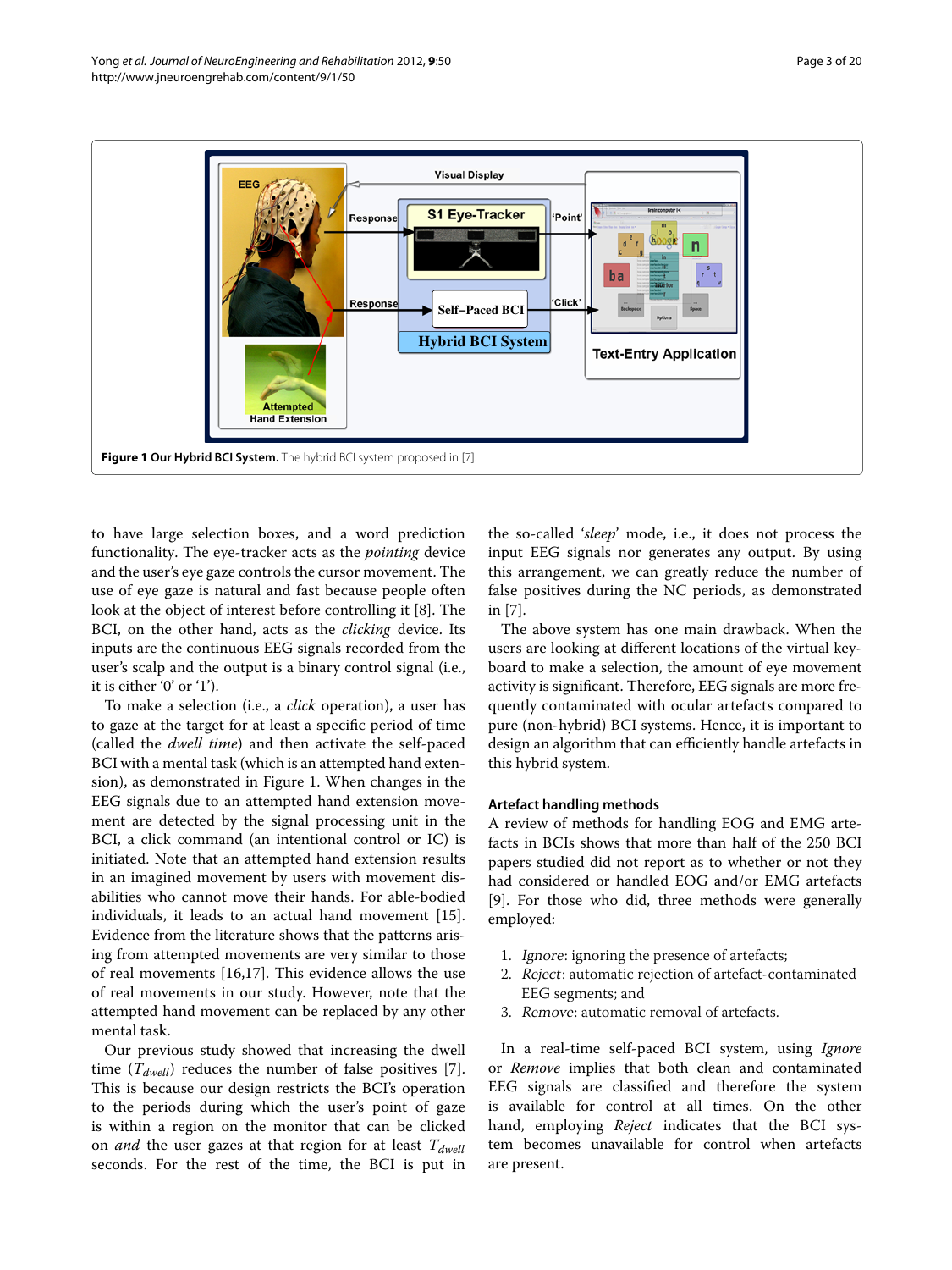Rejecting contaminated EEG segments (*Reject*) is common in BCI literature. However, this approach has two major disadvantages:

- 1. In the training phase, it can significantly reduce the amount of available data for training the classifier;
- 2. In the testing phase, it forces the BCI system into a non-responsive state for a significant portion of the time. This subsequently reduces the information transfer rate of the system.

Due to these shortcomings, *Reject* needs to be replaced by methods that do not discard any data during artefactcontaminated periods.

Unless the signal processing algorithms employed to process EEG signals are robust to the presence of artefacts, ignoring the artefacts in EEG signals (*Ignore*) is usually not an efficient approach either. This is due to the fact that artefacts affect the different frequency bands in EEG signals and therefore impact the performance of a selfpaced BCI system. For example, a study conducted by Bashashati *et al.* [\[10\]](#page-18-0) shows that the performance of the proposed self-paced BCI system deteriorates, when the data with ocular artefacts are included in the analysis. Based on the results obtained from eight participants, the amount of decrease in the true positive rate (TPR) value varied from 2.3% to 15.1% (with an average of 6.8%), when the time-normalized false positive rate (TNFPR) was set to 9 FPs/min. In another study, Fatourechi *et al.* [\[11\]](#page-18-0) combined the use of features extracted from three neurological phenomena: movement-related potentials (MRPs), and the power of mu and beta rhythms to design a selfpaced BCI system that is robust in the presence of artefacts. Using a five-fold nested cross validation, the average TPR and TNFPR achieved were 56.2% and 0.5 FPs/min for non-contaminated data and 51.8% and 2 FPs/min for artefact-contaminated data. The deterioration in some individuals was much greater, e.g., a drop of 13.2% and an increase of 0.5 FPs/min in the TPR and TNFPR, respectively, were observed in one person. The results of the above studies show that current state-of-the-art pattern recognition algorithms employed in self-paced BCI systems cannot efficiently handle artefacts. As a result, other solutions need to be explored.

A better alternative solution to handle artefacts in a selfpaced BCI system is to apply automatic artefact removal algorithms to EEG segments contaminated with artefacts (*Remove*). Although removing artefacts is not straightforward and increases the complexity of the BCI system, the major advantage is that the BCI system becomes available for user's control *at all times* including those with artefacts happen. Besides, the performance of the system may be improved if the artefact removal algorithm removes the artefacts effectively without distorting the EEG signals.

In the rest of this section, we provide a brief review on artefact removal algorithms (for a more detailed review, please see [\[9\]](#page-18-0)).

Regression analysis is widely used to remove ocular artefacts from EEG signals [\[18-21\]](#page-18-0). It assumes that the observed EEG signals are a linear superposition of EEG and EOG components [\[18\]](#page-18-0). The proportion of any EOG component that is present in the EEG signal is estimated and then removed using the least squares criterion. This method has the disadvantage of requiring the recording of source signals from the EOG channels to remove ocular artefacts. For the case of muscle artefacts, it is not straightforward to identify the source signals as these sources can originate from different muscle groups [\[21\]](#page-18-0). For this reason, different reference channels from multiple muscle groups are required. This in turn can greatly increase the complexity of the algorithm.

Another popular approach for artefact removal is blind source separation (BSS) [\[22-25\]](#page-18-0), including Independent Component Analysis (ICA) algorithms [\[20,26-28\]](#page-18-0). These algorithms estimate the underlying sources from EEG signals recorded from electrodes. The sources related to artefacts are removed to obtain denoised EEG signals. As an example, Hung *et al.* automated the identification of EEG activities of interest using several manually identified movement-related spatial maps and used the cleaned signals in the classification of motor imagery EEG signals [\[26\]](#page-18-0). Halder *et al.* proposed the use of the AMUSE (Algorithm for Multiple Unknown Source Extraction) and ICA Infomax algorithms to isolate artefacts from 3-second EEG segments. A combination of support vector machines was used to classify the isolated artefacts extracted using the proposed BSS and ICA algorithms [\[22\]](#page-18-0). While BSS/ICA algorithms are widely used in the literature for removing artefacts, a study conducted by Wallstrom *et al.* [\[20\]](#page-18-0) showed that these algorithms may overestimate the spectrum of artefacts and thus cause spectral distortion in EEG signals. Moreover, such methods require multi-channel data and long data epochs to produce reliable results [\[29\]](#page-18-0).

An alternative artefact removal method is based on wavelet denoising. Stationary wavelet transform (SWT) [\[30\]](#page-18-0) has been proposed to remove ocular artefacts (i.e., artefacts caused by eye-blinks and eye movements) from EEG signals [\[31-34\]](#page-18-0). In this approach, the wavelet coefficients that correspond to the lower frequency bands are thresholded to remove ocular artefacts in EEG signals. These algorithms, however, are specific to ocular artefacts and to the best of our knowledge their performance is not provided quantitatively. Besides, using the threshold selection procedure based on Stein's unbiased risk estimate (SURE) in [\[33\]](#page-18-0) results in over-estimation of artefacts and therefore EEG signals are over-corrected (this will be demonstrated later in this paper).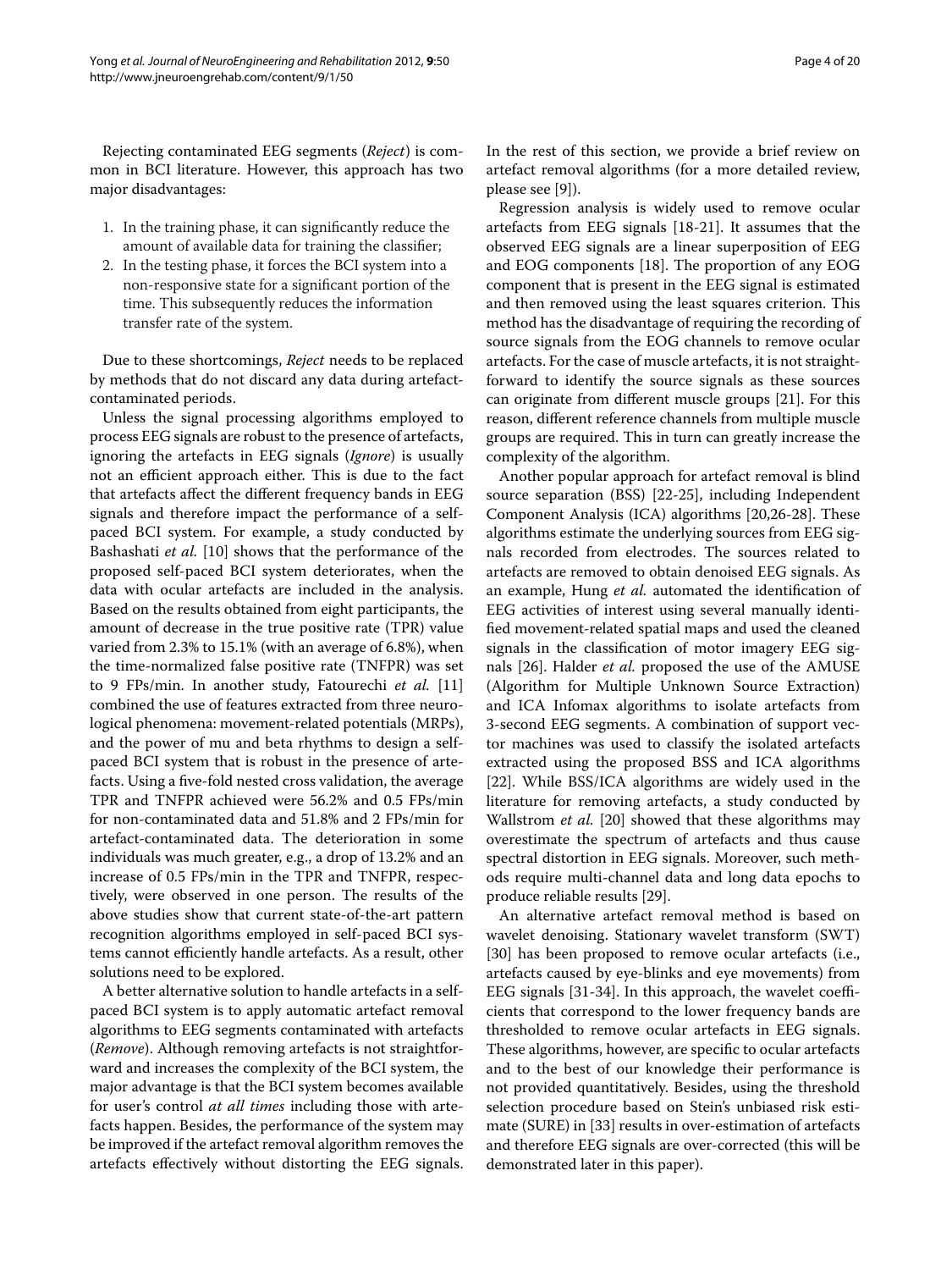In this study, we have explored the use of SWT in removing various types of artefacts in EEG signals. The main reason is that it is computationally inexpensive and no additional EOG/EMG channels and long data segments are required. To overcome the problem encountered when using the SURE threshold selection procedure, we have proposed a new adaptive thresholding mechanism.

In the next section, we first describe the experimental procedure and the type of EEG data used in this study. Next, the artefact detection algorithm and our proposed artefact removal algorithm are discussed. Finally, the metrics used to evaluate the performance of the artefact removal algorithm is presented.

# **Methods**

# **Experimental procedure** *Data description*

The experiments [\[7\]](#page-18-0) were approved by the UBC Behavioral Research Ethics Board. We recruited seven ablebodied individuals, who did not wear glasses for this study. Their age ranges from 26 to 31. Participants gave an informed consent before participating in the experiment. Each individual was seated comfortably approximately 75 cm in front of a computer monitor and wore a 64-channel electrode cap. EEG signals were recorded from 15 electrodes placed over the motor cortex area of the brain as shown in Figure 2. Electrooculogram (EOG) signals were recorded by two pairs of electrodes placed around both eyes. Facial muscle activities were recorded by four pairs of electromyogram (EMG) surface electrodes placed symmetrically on two related facial muscles from each side of the face: zygomaticus major and corrugator supercilii. All electrodes were referenced to the linked right and left



For eye-tracking, we used a Mirametrix S1 system [\[36\]](#page-19-0). This eye-tracker employed a single high-resolution camera to estimate the point of gaze. The eye-gaze information such as the x and y coordinates of the fixation point, the pupils' center x and y coordinates amongst other information were recorded during the experiments.

# *Experimental protocol*

Each experiment for each participant lasted for approximately 2.5 hours. At the beginning of each experiment, the eye-tracker was calibrated. Next, the participants were given approximately ten minutes to practise a text entry task with the eye-tracker and the Dynamic Keyboard so that they became more comfortable with using the system. The participants were then requested to rest for two minutes. The data recorded during this resting period were later used to determine the thresholds for the artefact detection algorithm [\[12\]](#page-18-0).

Next, the participants were asked to type a sentence displayed by the graphical user interface (GUI), at their own speed. Once a user finished typing one sentence, a new sentence appeared and replaced the old one. This procedure was repeated until the end of the ten-minute session. The sentences were randomly selected from the 'Phrase Set' provided by MacKenzie and Soukoreff [\[37\]](#page-19-0), which consisted of 500 phrases, with lengths varying from 16 to 43 characters. Each experiment consisted of three to five sessions.

To type a letter or word, each individual used eyemovements to move the cursor to the target button and then performed a hand extension to activate the selfpaced BCI system. The target was selected after a hand extension movement was detected by the BCI. During data collection we replaced the self-paced BCI system with an electrical hand switch that mimicked the operation of a self-paced BCI system designed earlier by our group [\[38\]](#page-19-0). This switch generated an output of '1' when the user performed an IC command, i.e., the user performed an attempted hand movement and pressed the switch [\[7\]](#page-18-0). The switch was programmed such that it had a TPR of approximately 70% at a TNFPR of about 9 FPs/min (TNFPR is the time-normalized false positive rate or the number of false positives generated per minute). These were the best performance achieved by one of our recent self-paced BCI systems based on an attempted hand extension movement [\[38\]](#page-19-0). Please note that during the experiment, the total TNFPR of the hybrid system was actually lower than the 9 FPs/min. This is because we designed the system so that false positives may only occur during the times when the user is gazing at a button that can be clicked on. During the periods when the user is *navigating* between selection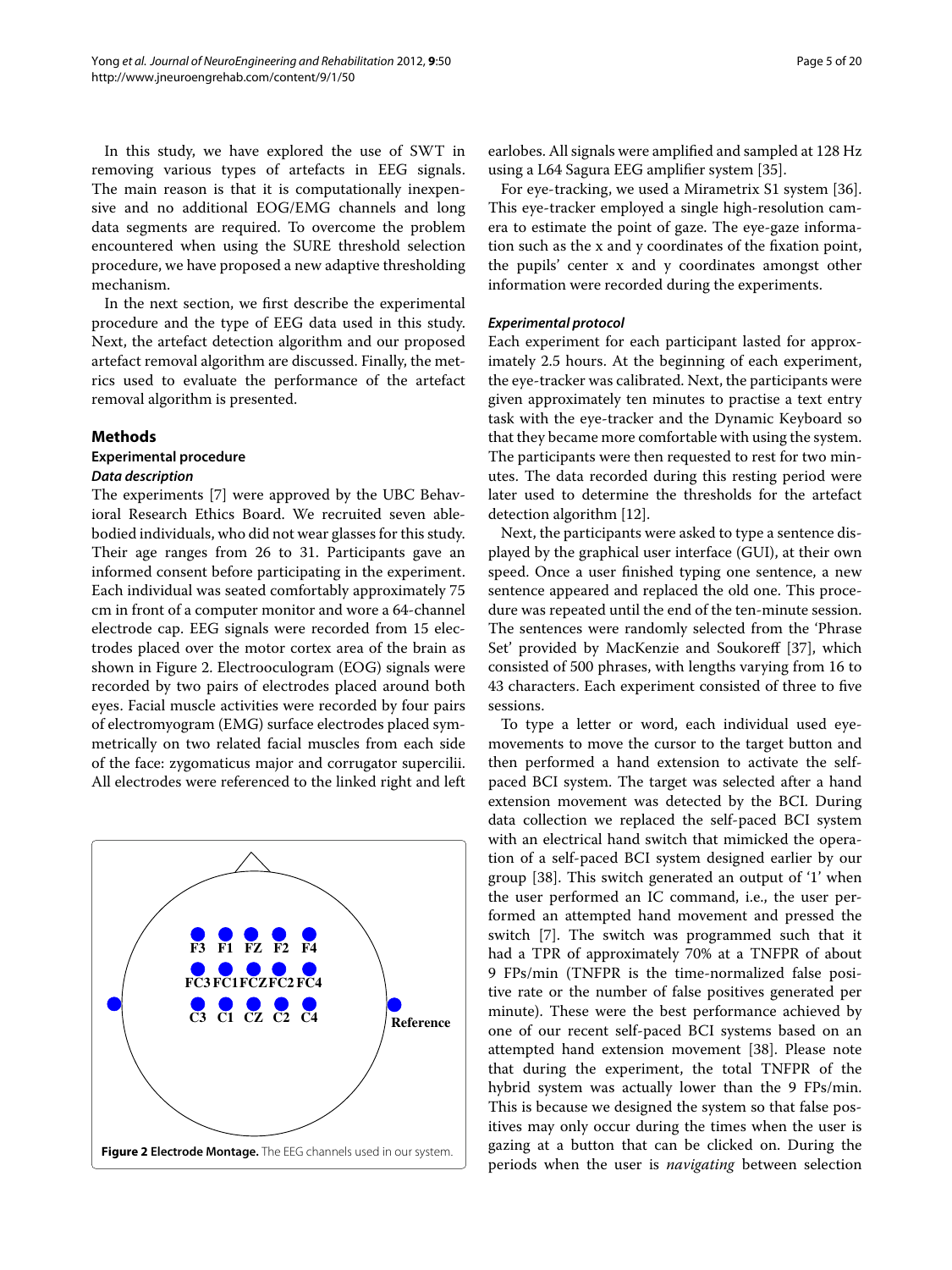areas, false positives are blocked and they do not result in any false selection. Hence, the total TNFPR would be lower.

Throughout the experiment, a participant could ask for a break whenever needed. Furthermore, whenever a participant felt that the eye-tracker was becoming more difficult to control, we recalibrated the eye-tracker.

# *Generating semi-simulated EEG signals*

The EEG data collected from the experiments described above were used to evaluate the performance of the hybrid BCI system when various algorithms were used for artefact removal. As the exact percentage of artefacts in EEG signals is not clear, it is difficult to measure the effectiveness of different methods in terms of the amount of artefacts removed. For this reason, we have generated semi-simulated EEG signals so that the amount of artefacts and signals removed by various artefact removal algorithms can be quantified. The semi-simulated EEG signals were constructed by adding simulated artefacts to real EEG data acquired from the experiments. As the clean EEG signals, the artefacts and their mixing process are now known, evaluating the performance of different artefact removal algorithms becomes easier.

For each of the 15 EEG channels, to generate a 1-second semi-simulated EEG signal, a 1-second clean EEG segment from each channel was mixed with artefacts. Two different types of artefacts were simulated: eye-blinks and muscle artefacts. Eye-blinks were simulated by band-pass filtering a random noise from 1 to 3 Hz. The filter was obtained using a finite impulse response (FIR) filter based on Kaiser's window [\[39\]](#page-19-0). Muscle artefacts were simulated by band-pass filtering a random noise from 20 to 60 Hz using an FIR filter based on the Kaiser's window [\[39\]](#page-19-0). The level of artefact contamination for each EEG channel was estimated from real EEG signals. Then, the amplitudes of the simulated artefacts were adjusted such that the semi-simulated signals have a signal-to-noise ratio (SNR) of 0 dB for the EEG channel that has the largest artefact contamination level. Figure 3 shows two examples of semi-simulated EEG signals with ocular and muscle artefacts added respectively.

To simulate real-life scenarios where EEG segments are contaminated with artefacts at different locations, each simulated artefact was shifted and mixed with each clean EEG signal to generate different semi-simulated EEG signals.

# **Automatic artefact detection**

Our BCI system is composed of four main modules (see Figure [4\)](#page-6-0):

- 1. an artefact detection module;
- 2. an artefact removal module;
- 3. a feature extraction module; and
- 4. a feature classification module.

This system employs  $N_e = 15$  monopolar EEG channels. It continuously segments the EEG signals using a 1-second sliding window, with 87.5% overlap. Therefore, eight EEG segments are obtained each second. The artefact detection algorithm is first applied to each EEG segment, before that segment is processed by the artefact removal, feature extraction and feature classification modules. In the remaining part of this section, the artefact detection algorithm [\[12\]](#page-18-0) is briefly discussed.

The automatic artefact detection algorithm is based on the stationary wavelet transform (SWT) in [\[12\]](#page-18-0). It only employs EEG signals acquired from the premotor and sensorimotor cortex areas of the brain. This allows us to bypass the use of additional EOG and EMG signals, as well as frontal and temporal EEG electrodes in our artefact detection module. The algorithm also has a low computational complexity because it uses a simple thresholding method for artefact detection. Furthermore, to minimize human intervention, the thresholds used in the algorithm are obtained automatically using the EEG data collected at the beginning of each experiment as the user is requested to rest and have minimal movement [\[12\]](#page-18-0).

The artefact detection algorithm uses the maximum amplitude of EEG signals and the SWT coefficients to detect artefacts (see Figure [5\)](#page-6-0).

In Figure [5,](#page-6-0)  $A_i$  is the maximum amplitude of an EEG segment in channel *j*. In addition, *Pij* and *Mij* are the power

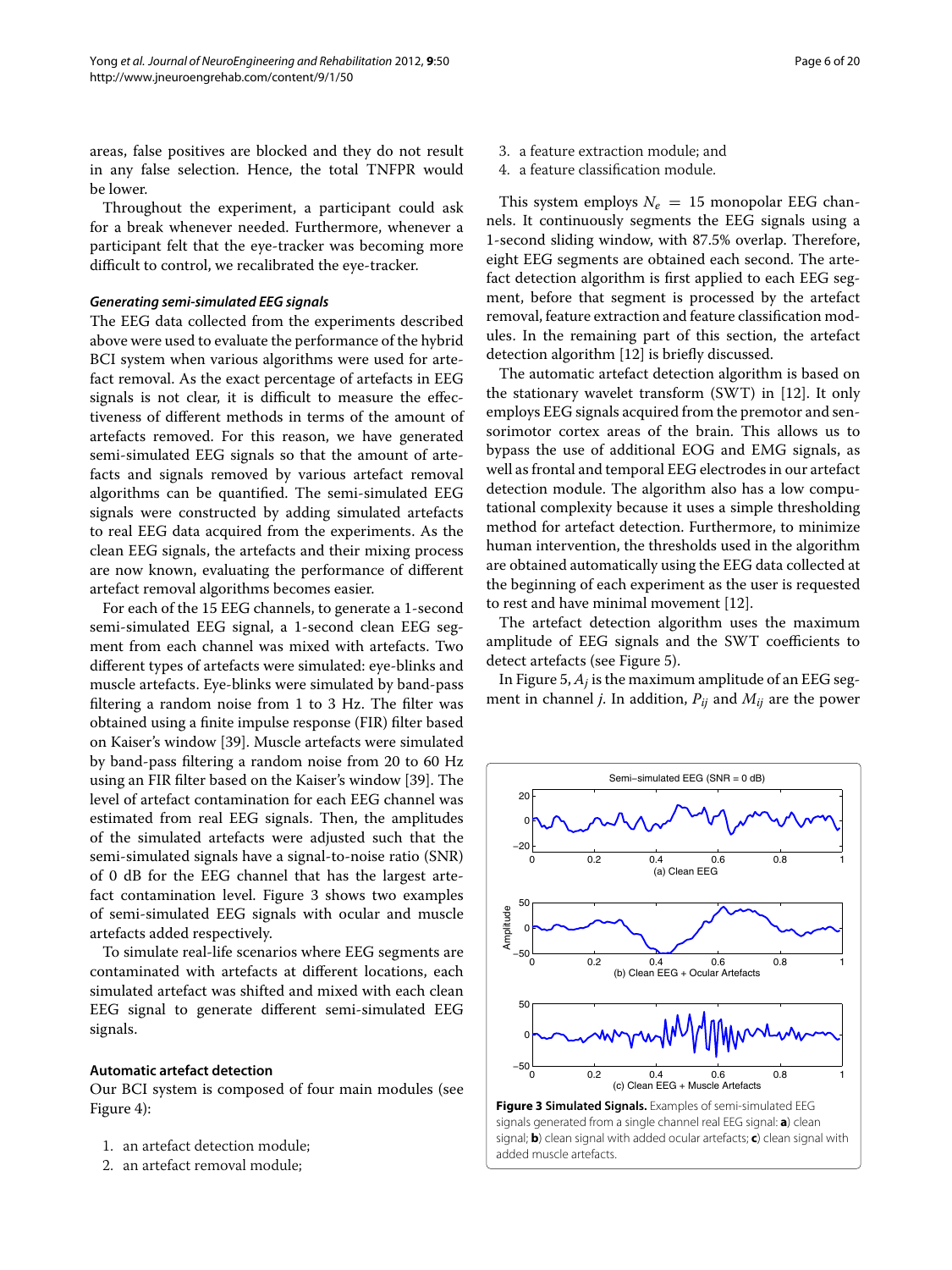<span id="page-6-0"></span>

and the maximum amplitude of the *i*<sup>th</sup> level wavelet coefficients for the EEG channel *j* respectively as defined below:

$$
P_{ij} = \frac{1}{N} \sum_{t=1}^{N} a_{i,j,t}^2
$$
 (1)

$$
M_{ij} = \max_{t=1:N} |a_{i,j,t}| \tag{2}
$$

where  $a_{i,j,t}$  is the  $t^{\text{th}}$  sample of the  $i^{\text{th}}$  level wavelet coefficients obtained for the EEG channel *j* and *N* is the number of coefficients available.

As shown in Figure 5, *Pij*, *Mi*, and *Aj* for each EEG segment in channel *j* are computed and each of these features is compared with one of the three thresholds ( $Th_{P_{ij}}$ ,  $Th_{M_{ij}}$ and *ThAj* ). The thresholds for these features are determined using the reference EEG signals collected when the participants were requested to rest (please see [\[12\]](#page-18-0) for more details).

As different wavelet coefficient levels correspond to different frequency bands, the algorithm could be used to identify two major types of artefacts: (a) low frequency artefacts (e.g., ocular, electrode movement and head movement artefacts), and (b) higher frequency artefacts

(e.g., facial muscle and electrode movement artefacts). The low frequency artefacts are declared present if:

- the features of the last level of the detail coefficients and the approximation coefficients in at least *NCh* EEG channels exceed their thresholds; or
- any of the EEG channels has a value  $A_i$  that exceeds  $25 \mu V$

Also, the high frequency artefacts are declared to be present if the higher frequency features  $(P_{ii}, M_{ii})$  for  $i = 1$ , 2, and 3) in at least *NCh* EEG channels exceed the values of their corresponding thresholds.

Here, *NCh* denotes the number of EEG channels that are observed to have  $P_{ij}$  and  $M_{ij}$  values exceeding their corresponding thresholds. This parameter affects the sensitivity (the percentage of correctly detected segments with artefacts) and the specificity (the percentage of correctly identified artefact-free segments). The choice of  $N_{Ch} = 0$  is too stringent. Although it results in a high sensitivity value, the specificity value is often too low. In our study, we have experimentally found that  $N_{Ch} = 5$ (i.e., one third of the electrodes) provides a reasonable

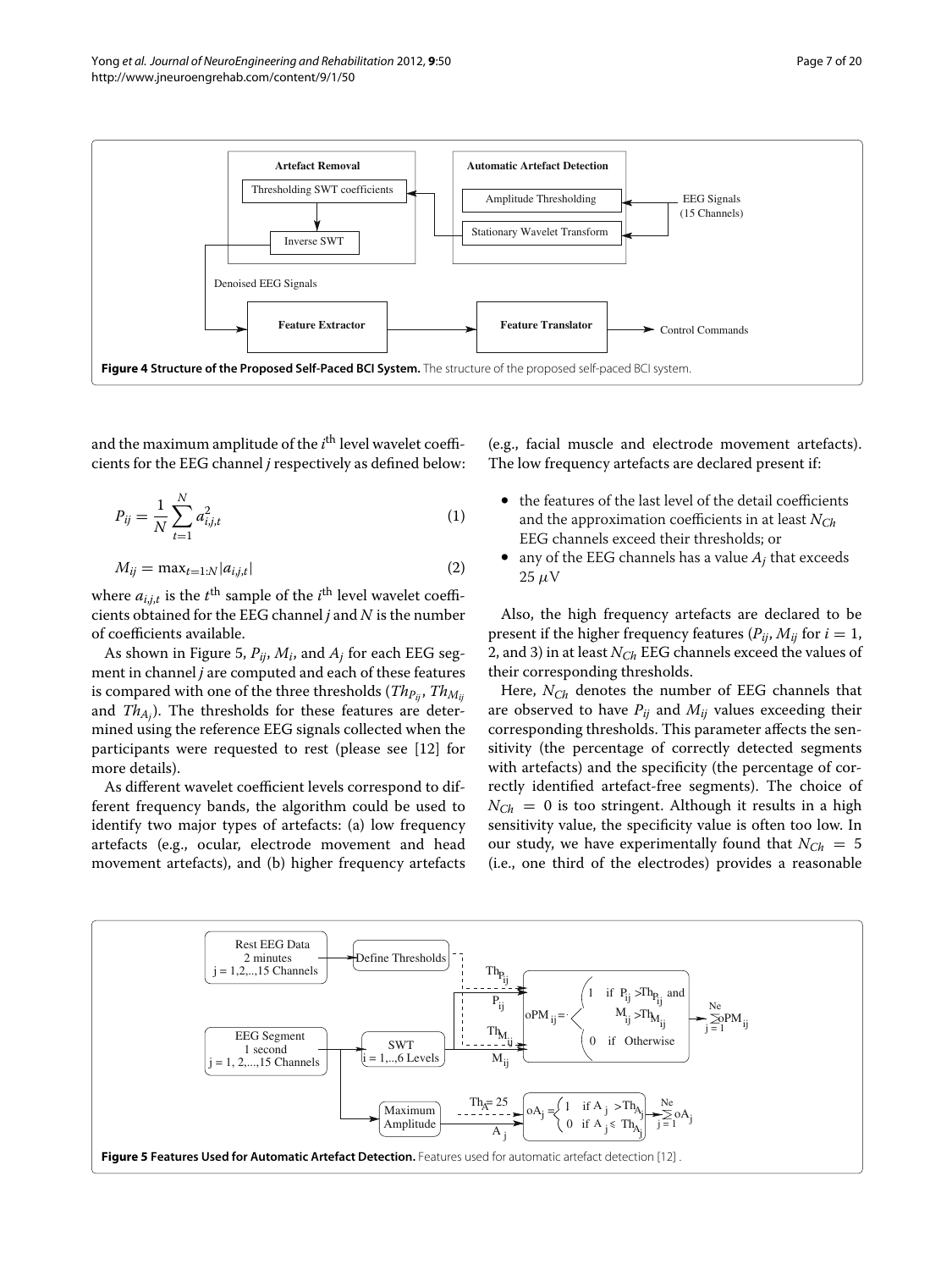specificity and sensitivity values. It is clear that there is a trade-off between the sensitivity and the specificity values. For our application, a high sensitivity value (i.e., a high artefact detection rate) is more desirable because artefacts can affect the performance of the system. Those EEG segments that are falsely declared as contaminated with artefacts would not be rejected or discarded and therefore no data loss would result.

In this paper, we have integrated this artefact detection algorithm with our proposed artefact removal algorithms to denoise EEG signals. If artefacts in an EEG segment are declared as present by the artefact detection algorithm, the artefact removal algorithm is then applied to remove them, as explained in the next section.

# **Artefact removal algorithm**

We propose to remove the artefacts using the stationary wavelet transform (SWT) with an adaptive thresholding mechanism. As shown in Figure [4,](#page-6-0) the wavelet coefficients generated by the artefact detection module are used in our artefact removal algorithm to denoise the EEG signals. The denoised signals are obtained by performing an inverse SWT on the thresholded wavelet coefficients. The performance of the proposed algorithm is compared with those of other artefact removal algorithms such as blind sources separation (BSS) algorithms. The details of these algorithms and the performance evaluation criteria used are provided in the following subsections.

# *Background*

The discrete wavelet transform (DWT) is not translation invariant. Small shifts in a signal can cause large changes in the wavelet coefficients of the signal and large variations in the distribution of energy in the different wavelet scales [\[30\]](#page-18-0). Besides, due to the lack of the translation invariance property, denoising with DWT sometimes introduces artefacts (small ripples) in the signal near discontinuities that are created by thresholding the wavelet coefficients [\[40\]](#page-19-0). A solution to the translation invariance problems is the use of a translation invariant estimation such as SWT [\[30\]](#page-18-0).

SWT is translation invariant because there is no downsampling of data involved in the algorithm that decomposes a signal [\[30\]](#page-18-0). Instead, the wavelet filters are dilated at each decomposition level of the transform [\[30\]](#page-18-0). To remove the noise from a signal using SWT, three steps need to be performed [\[40\]](#page-19-0):

- 1. Transform the signal into the wavelet domain;
- 2. Apply a thresholding function to the resulting wavelet coefficients; and
- 3. Transform the modified wavelet coefficients back to the original domain to obtain the denoised signal.

Therefore, when applying SWT for artefact removal, two important issues need to be taken into consideration: 1) the thresholding function used to attenuate the wavelet coefficients; and 2) the estimation procedure for obtaining the optimal threshold. These issues are discussed next.

# *Thresholding function*

The thresholding function is used to remove or reduce a selected number of wavelet coefficients so as to remove artefacts from a signal. Depending on the application and the assumptions made, the large wavelet coefficients are related to either the signal of interest or to the artefacts. In our application, we assume that the artefacts that obscure the EEG signals introduce large wavelet coefficients in the wavelet domain. Hence, the wavelet coefficients (that are larger than a particular threshold *T*) correspond to noisy samples and the wavelet coefficients smaller than *T* correspond to the signal of interest. Of course, the amount of the attenuation of these coefficients depends on the thresholding function employed.

The two most widely used thresholding functions are the hard thresholding (Eq. 3) and the soft thresholding functions (Eq. 4) [\[40\]](#page-19-0). The hard thresholding function has a discontinuity. This discontinuity results in a bigger variance in the estimated signal (i.e., the output estimate is sensitive to small changes in the input data) [\[41\]](#page-19-0). The soft thresholding function on the other hand results in a bigger bias (and hence larger errors) in the estimated signal [\[41\]](#page-19-0). To overcome the drawbacks of both the hard and the soft thresholding, the non-negative garrote shrinkage function (Eq. 5) was proposed in [\[41\]](#page-19-0). This function is continuous, less sensitive to small changes in the data and has a smaller bias.

$$
\delta_{Hard}(x) = \begin{cases} 0 & |x| \le T \\ x & |x| > T \end{cases}
$$
 (3)

$$
\delta_{Soft}(x) = \begin{cases}\n0 & |x| \le T \\
x - T & x > T \\
x + T & x < T\n\end{cases}
$$
\n(4)

$$
\delta_{+\text{Garrote}}(x) = \begin{cases} 0 & |x| \le T \\ x - T^2 / x & |x| > T \end{cases} \tag{5}
$$

Another shrinkage function called the Smooth Sigmoid-Based Shrinkage (SBSS) function has been proposed by Atto *et al.* [\[42\]](#page-19-0). This function is defined as:

$$
\delta_{SBSS}(x) = \begin{cases} 0 & |x| \le T \\ \frac{\text{sgn}(x)(|x|-T)}{1+e^{-\tau(|x|-\lambda)}} & |x| > T \end{cases}
$$
 (6)

where  $sgn(x) = 1$  if  $x > 0$  and  $sgn(x) = -1$  if  $x < 0$ ; *T* controls the attenuation imposed on the data with large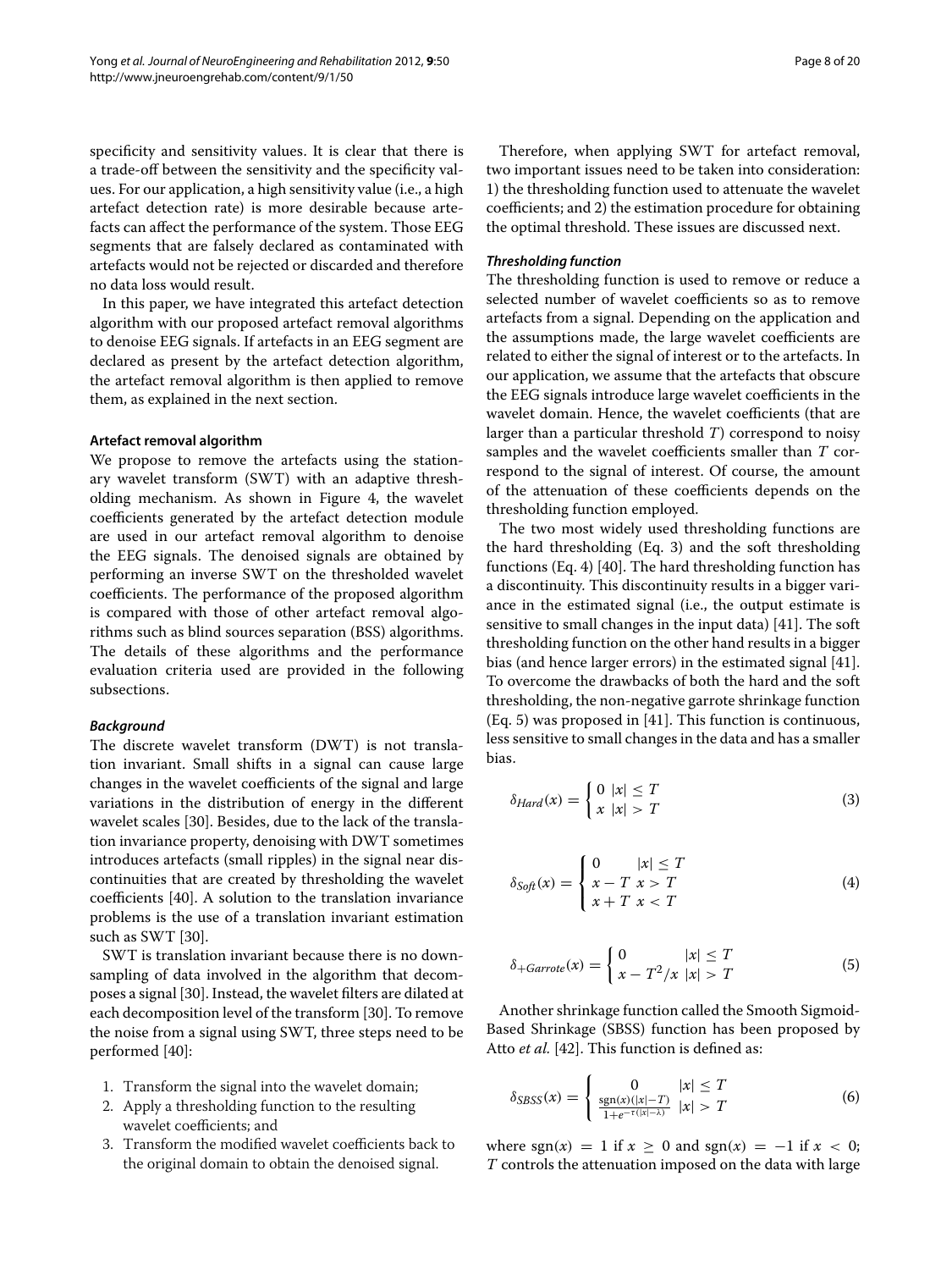<span id="page-8-0"></span>amplitudes;  $\lambda$  is the threshold height ( $\lambda > T$ ). Finally,  $\tau$ is the attenuation we want to impose on data with amplitudes in the interval  $[T, \lambda]$  and  $[-\lambda, T]$ . Please see [\[42\]](#page-19-0) for more details about the SBSS shrinkage function. The advantages of this shrinkage function are:

- 1. It is smooth and it introduces small variability among coefficients with close values. Thus, it induces less error when reconstructing the signals;
- 2. It can control the degree of attenuation imposed on wavelet coefficients: high attenuation on the small coefficients and weak attenuation on the large coefficients.

In this paper, we investigate the different thresholding functions. Among these functions, the non-negative garrote thresholding function and the SBSS shrinkage function have not been explored in the BCI literature to remove artefacts from EEG signals and will be investigated for the first time in our paper.

# *Threshold value selection*

The thresholds selected for wavelet denoising, *Ti*, are important as they decide the degree of attenuation imposed on both artefacts and signals. Over-estimating the thresholds results in the under-estimation of artefacts and thus, the artefacts are not completely removed from the signal of interest. On the other hand, under-estimating the thresholds results in the over-estimation of artefacts and thus, the signal of interest is over-corrected.

Two possible approaches to estimating the thresholds include: 1) estimating the thresholds based on some reference signals [\[31\]](#page-18-0) (denoted by SWT-REF) and 2) using the so-called universal threshold proposed by [\[40\]](#page-19-0) (Eq.7), which is denoted by SWT-UNV.

$$
T_0^i = \sigma_i \sqrt{2\ln N} \tag{7}
$$

where  $T_0^i$  is the universal threshold estimated for the  $i^{\text{th}}$ decomposition level wavelet coefficients *ai*:, σ*<sup>i</sup>* is the estimated noise variance for  $a_i$ , and N is the number of data samples. For this formula,  $\sigma_i = \text{MADN}(a_i)$  where MADN is the normalized version of the median absolute deviation defined below:

$$
MADN(x) = \frac{1}{c} \text{median}(|x - \text{median}(x)|)
$$
 (8)

where  $c = 0.6745$ , as this value results in an estimate that is unbiased when the data is normally distributed [\[43\]](#page-19-0).

Both approaches provide fixed thresholds, which are not necessarily optimal. For instance, the universal threshold tends to be bigger than necessary and over-smooths the signal [\[41\]](#page-19-0). For our application, this implies that this threshold value fails to effectively remove artefacts.

To adaptively find the optimal thresholds, Donoho and Johnstone proposed a threshold selection procedure based on the Stein's unbiased risk estimate (SURE) for soft-thresholding [\[44\]](#page-19-0). This procedure is not valid for hard thresholding because the hard thresholding function is not continuous and therefore it does not have bounded weak derivative (in Stein's sense) [\[41\]](#page-19-0).

When applying SWT with soft thresholding and using the SURE procedure (denoted by SWT-SURE) to remove artefacts in EEG signals, we have observed that the estimated thresholds tend to be lower than the optimal thresholds. That means the thresholds do not only remove the artefacts, but they also remove some parts of the signals as well. The evidence to support our observation will be presented in the [Results](#page-11-0) section.

To overcome the problems encountered in the existing threshold selection procedures discussed above, we propose an adaptive thresholding algorithm, which is explained next.

# *Proposed adaptive SWT Denoising Algorithm - ASWTD*

SWT with hard thresholding [\[31\]](#page-18-0) and soft thresholding [\[33,34\]](#page-18-0) have been applied in the literature to remove noise in EEG signals. These studies, however, have only focussed on ocular artefact removal. Hence, only the wavelet coefficients that correspond to lower frequency bands (i.e., up to 16 Hz) are thresholded. To the best of our knowledge, SWT has not been used to remove other artefacts such as muscle and electrode artefacts.

Our proposed algorithm, which is denoted by Adaptive SWT-based Denoising (ASWTD), is different from the above studies in two main aspects:

- 1. It uses a new adaptive thresholding procedure that minimizes the effects of artefacts, while preserving the features of the signal of interest and preventing the signal from being over-corrected.
- 2. To remove the various EEG artefacts in a self-paced BCI system, ASWTD thresholds the wavelet coefficients at all the decomposition levels.

We also investigate four different thresholding functions (i.e., the hard, soft, non-negative garrote and SBSS thresholding functions), when the proposed procedure is employed.

Figure [6](#page-9-0) depicts the basic idea of the ASWTD algorithm. The thresholds are data-driven and adaptively updated. The adaptive thresholding procedure requires a performance-based criterion to decide how the thresholds should be adjusted with respect to the requirements of our application. These requirements include reducing the presence of artefacts and preserving the features of EEG signals in a computationally efficient manner.

In the proposed procedure, the evaluation criterion used to optimize the thresholds is  $\tilde{P}_{ii}$ , the power of the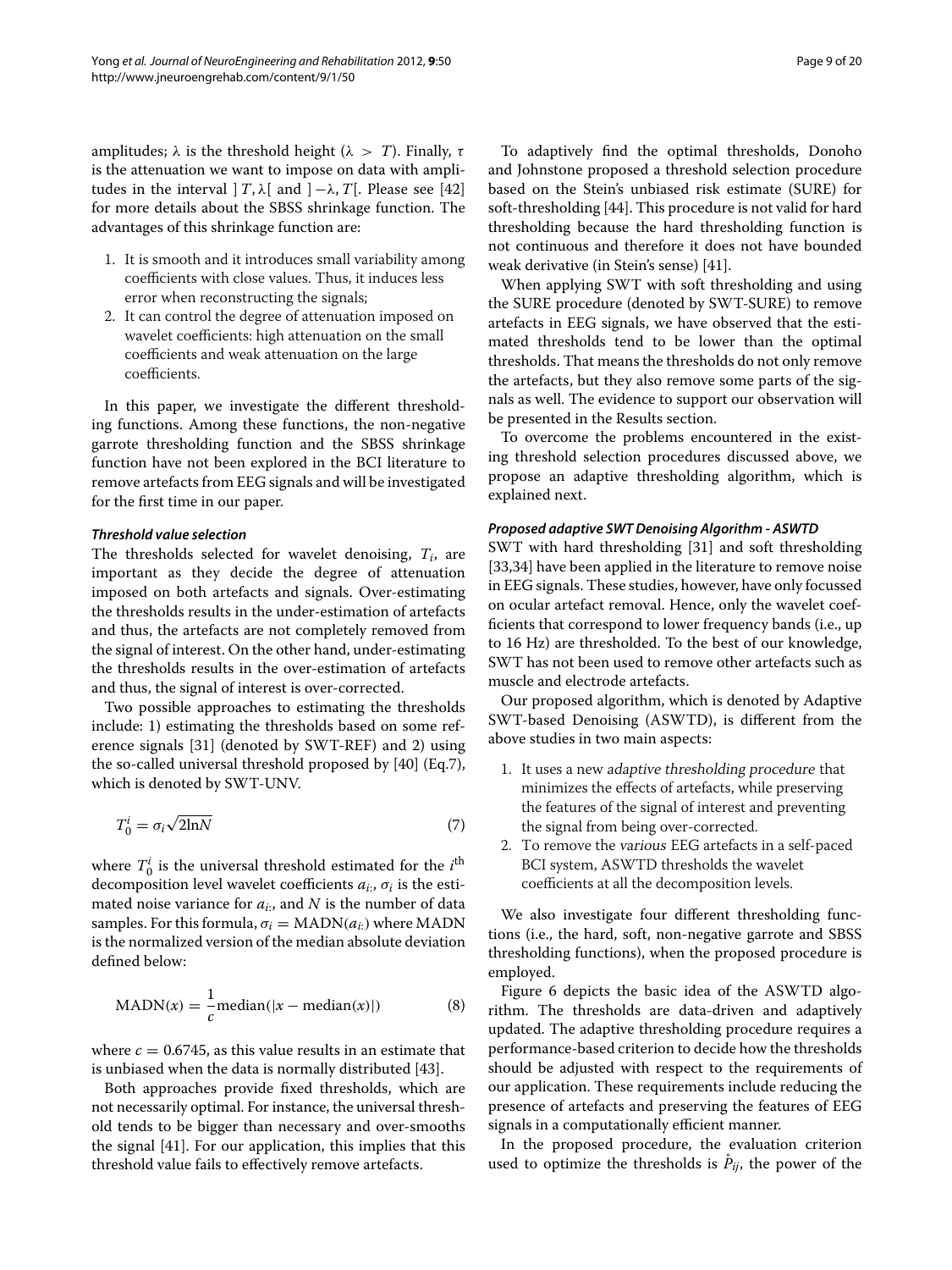<span id="page-9-0"></span>

wavelet coefficients related to denoised EEG signals (see Eq. [1\)](#page-6-0).  $\dot{P}_{ii}$  provides the frequency information of the signal, as the different wavelet decomposition levels correspond to the different frequency bands. If  $\hat{P}_{ij} > Th_{P_{ij}}$  (the same threshold value used in the artefact detection module), this means that the artefacts are still present in the signal. The threshold values of the thresholding function for each decomposition level *i* and EEG channel *j* are then modified as follows:

$$
T_{ij} = T_{ij} - \mu T_{ij} \tag{9}
$$

where  $\mu$  is the learning rate of the adaptive algorithm  $(0 < \mu < 1)$ . The larger the  $\mu$  value, the faster the algorithm is in finding the optimal threshold. However, if  $\mu$ is too large, it might result in over-estimating the artefact components and subsequently the signal distortion. We use the two values 0.1 and 0.5 for  $\mu$  in this study. The value that results in a higher performance in the algorithm (i.e., a larger true positive rate and a larger time-normalized false positive rate in validation EEG data and less distortion in the semi-simulated EEG data) is selected. For the hard thresholding, the non-negative garrote and the SBSS functions, 0.1 is used. For the soft thresholding function, 0.5 is used.

As shown in Figure [4,](#page-6-0) ASWTD is integrated with the artefact detection module. In the artefact detection module, each of the 1-second EEG segments collected from 15 EEG channels is decomposed into five levels using SWT. As SWT is only translation invariant under circular convolution [\[30\]](#page-18-0), any discontinuities at the borders can create large wavelet coefficients at those locations. To reduce this boundary effect, each 1-second EEG segment is extended symmetrically on the right before the *a trous algorithm `* is applied. As most of the artefacts that contaminate the EEG signals are ocular artefacts, the wavelet function employed is Coiflet 3 because it resembles the shape of eye-blink artefacts [\[31\]](#page-18-0). Whenever artefacts are detected by the artefact detection module, ASWTD is applied to the wavelet coefficients *aij*: to remove them.

# A summary of ASWTD is as follows:

- 1. Define the initial level-dependent threshold for each wavelet decomposition level using the universal threshold specified in Eq. [7.](#page-8-0)
- 2. Threshold the wavelet coefficients. The modified wavelet coefficients  $\bar{a}_{ii}$ : correspond to artefacts. The wavelet coefficients that correspond to the EEG signals  $a_{ij}$ : are obtained by finding the difference between  $a_{ij}$ : and  $\bar{a}_{ij}$ : (i.e.,  $\dot{a}_{ij} = a_{ij} - \bar{a}_{ij}$ .).
- 3. Find the power of  $\hat{a}_{ij}$ : ( $\hat{P}_{ij}$ ) as defined in Eq. [1](#page-6-0) and compare it to the threshold  $Th_{P_{ij}}$ . While  $\mathring{P}_{ij} > Th_{P_{ij}}$ , the threshold value is modified according to Eq. 9.
- 4. Apply the inverse SWT to the final coefficient values  $\mathring{a}_{ij}$ : to reconstruct the denoised EEG signals.

# *Performance evaluation*

It is difficult to evaluate the performance of artefact removal algorithms because a good estimate of the clean EEG activity is usually unavailable. For this reason, some studies do not quantify the performance of their proposed artefact removal algorithms. Instead, they use qualitative visual comparison, i.e., contaminated EEG signals and the corrected or denoised EEG signals are plotted and qualitatively compared [\[23,24,31](#page-18-0)[,45\]](#page-19-0). Unfortunately, such qualitative measures are subjective. Some researchers therefore have attempted to quantify the performance by using criteria such as the ratio between the spectral density functions of the corrected and the raw EEG signals [\[46\]](#page-19-0) and expert scoring [\[18\]](#page-18-0).

Another approach to evaluate the performance of an artefact removal algorithm uses *simulated* EEG data. In this case, artefacts are manually added to clean EEG signals and the artefact removal algorithm is then applied to the simulated signals. With this approach, 'clean' EEG signals should be known. Therefore, evaluation criteria such as a correlation coefficient [\[25\]](#page-18-0), and errors in time [\[20,23,25](#page-18-0)[,47\]](#page-19-0) or frequency domains [\[20\]](#page-18-0) can be used to evaluate the performance. Based on this rationale, we generated semi-simulated EEG signals and investigated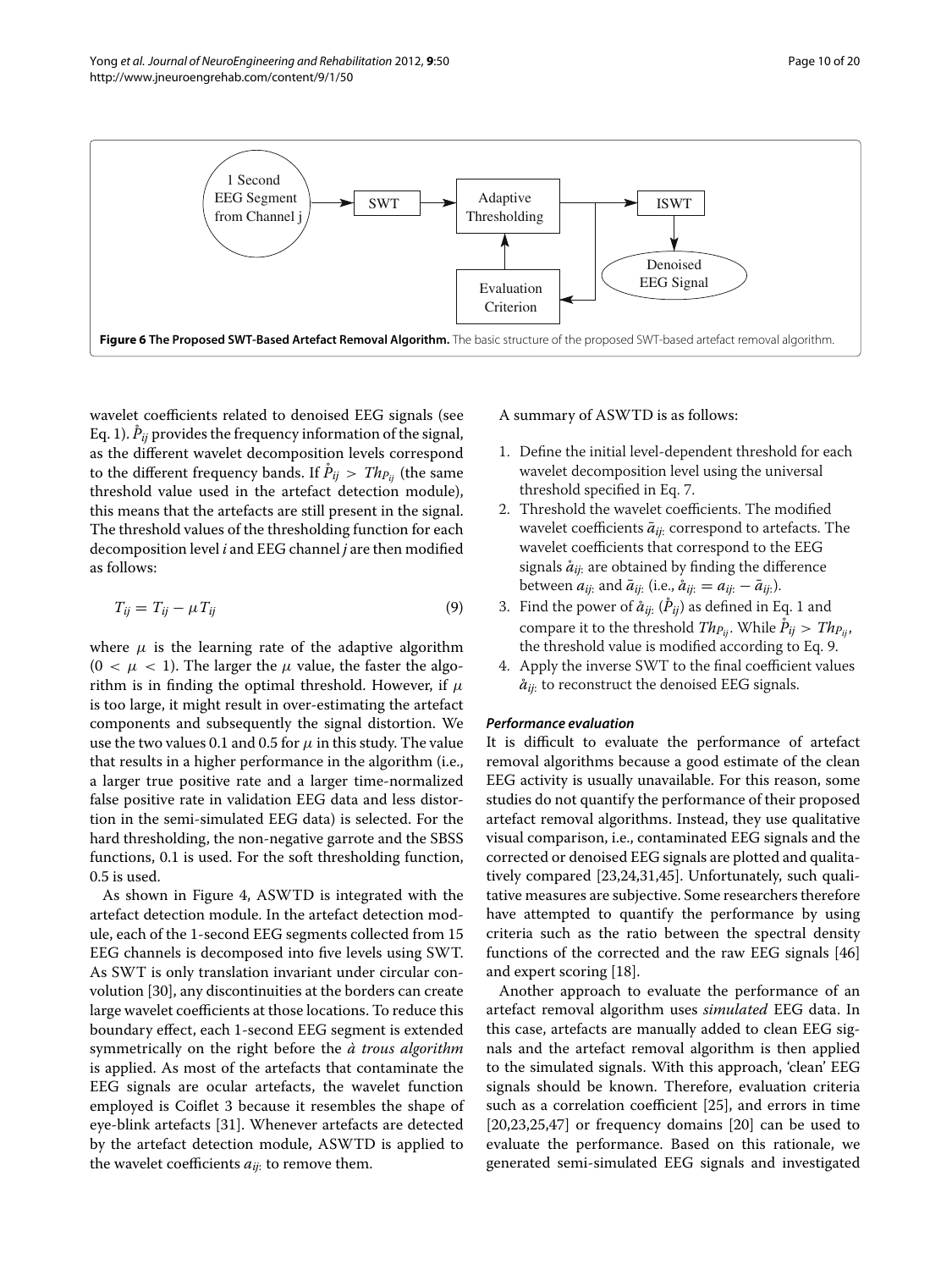<span id="page-10-0"></span>the performance of the different artefact removing algorithms. The performance metrics used include the signal distortion:

- 1. in the time domain by using the mean square error (MSE); and
- 2. in the frequency domain by using the spectral distortion  $PSD<sub>d</sub>$  defined as:

$$
PSD_d = \frac{\sum_{f=1}^{40} PSD_{est}(f)^2}{\sum_{f=1}^{40} PSD_{clean}(f)^2}
$$
(10)

where  $PSD_{clean}(f)$  and  $PSD_{est}(f)$  are the spectral values at  $f$  Hz for the known clean EEG signal and the denoised EEG signal obtained using an artefact removal algorithm, respectively. The ideal value of  $PSD<sub>d</sub>$  is 1, i.e.,  $PSD<sub>est</sub> = PSD<sub>clean</sub>$ . Values of  $PSD_d < 1$  indicate that the algorithm over-corrects the semi-simulated EEG signals. On the other hand, if  $PSD<sub>d</sub>$  > 1, the artefacts are not completely removed from the semi-simulated EEG signals or some distortion is possibly introduced by the algorithm.

Besides using semi-simulated EEG signals, we also evaluate the performance of the different artefact algorithms when applied to *real* EEG data. The performance of the system was evaluated using the true positive rate (TPR) and the time-normalized false positive rate (TNFPR) of the hybrid BCI system. TPR is the percentage of IC commands that are correctly detected by the system. False positive rate (FPR) is the percentage of false positives generated by the system during NC periods. However, FPR is NOT a good performance metric to summarize the detection performance over NC periods [\[7\]](#page-18-0). This is because different self-paced BCI systems may have different number of output decisions per second. Therefore, even though two systems may have the same FPR, the number of *FPs per unit of time* might be *substantially different* if their output rates are different. For example, consider systems A and B, where both A and B have an FPR of 1%. System A produces 8 decisions every second and therefore it is expected to generate approximately 4.8 FPs per minute. On the other hand, System B, which produces 16 decisions

every second is expected to generate approximately 9.6 FPs per minute (i.e., twice the number of FPs generated by System A). As a result, it is more meaningful to compare the performance of different systems during NC periods using a *time-normalized measure of FPs* as proposed in [\[11\]](#page-18-0), and defined as follows:

$$
TNFPR = \frac{FPR}{100} \times \text{output rate} \times 60 \text{ (FPs/min)} \qquad (11)
$$

To be consistent with our previous studies, a TP was declared as present when the BCI system was activated at least once in a window from 0.5s before to 1.0s after a hand switch activation [\[15\]](#page-18-0). Any EEG segment obtained outside the TP window was labeled as an NC trial. Therefore, any activation that occurred outside the TP window was considered as an FP. The BCI system generated 8 decisions every second. As a result, an FPR of 0.42% results in TNFPR =  $0.0042 \times 8 \times 60 = 2$  FPs/min (see Eq. 11).

# **Feature extraction and classification algorithms**

After processing the EEG signals by the artefact detection and removal modules, the feature extraction and classification modules are applied next. The structure of these modules is shown in Figure 7 and their details are discussed in our previous work [\[7\]](#page-18-0). A brief description of their structure is as follows: First, thirty combinations of bipolar EEG signals are generated by calculating the difference between adjacent monopolar channels: Cz-C1, Cz-C2, Cz-C3, Cz-C4, C1-C2, C1-C4, C1-C3, C2-C3, C2- C4, C3-C4, FCz-Cz, FC1-C1, FC2-C2, FC3-C3, FC4-C4, Fz-FCz, F1-FC1, F2-FC2, F3-FC3, F4-FC4, FCz-FC1, FCz-FC2, FCz-FC3, FCz-FC4, FC1-FC2, FC1-FC4, FC1-FC3, FC2-FC3, FC2-FC4, FC3-FC4. Then, the power spectral density of each bipolar signal is computed by applying Fast Fourier Transform (FFT) [a window size of one second was used]. The frequency components from 1 to 35 Hz are used because they correspond to the movement related potentials as well as the mu and beta rhythms. This results in a total of  $35 \times 30 = 1050$  features for each windowed EEG segment.

Next, the stepwise Linear Discriminant Analysis (stepwise LDA) [\[48\]](#page-19-0) selects the features that best discriminate between the IC and NC classes. In this study, the number

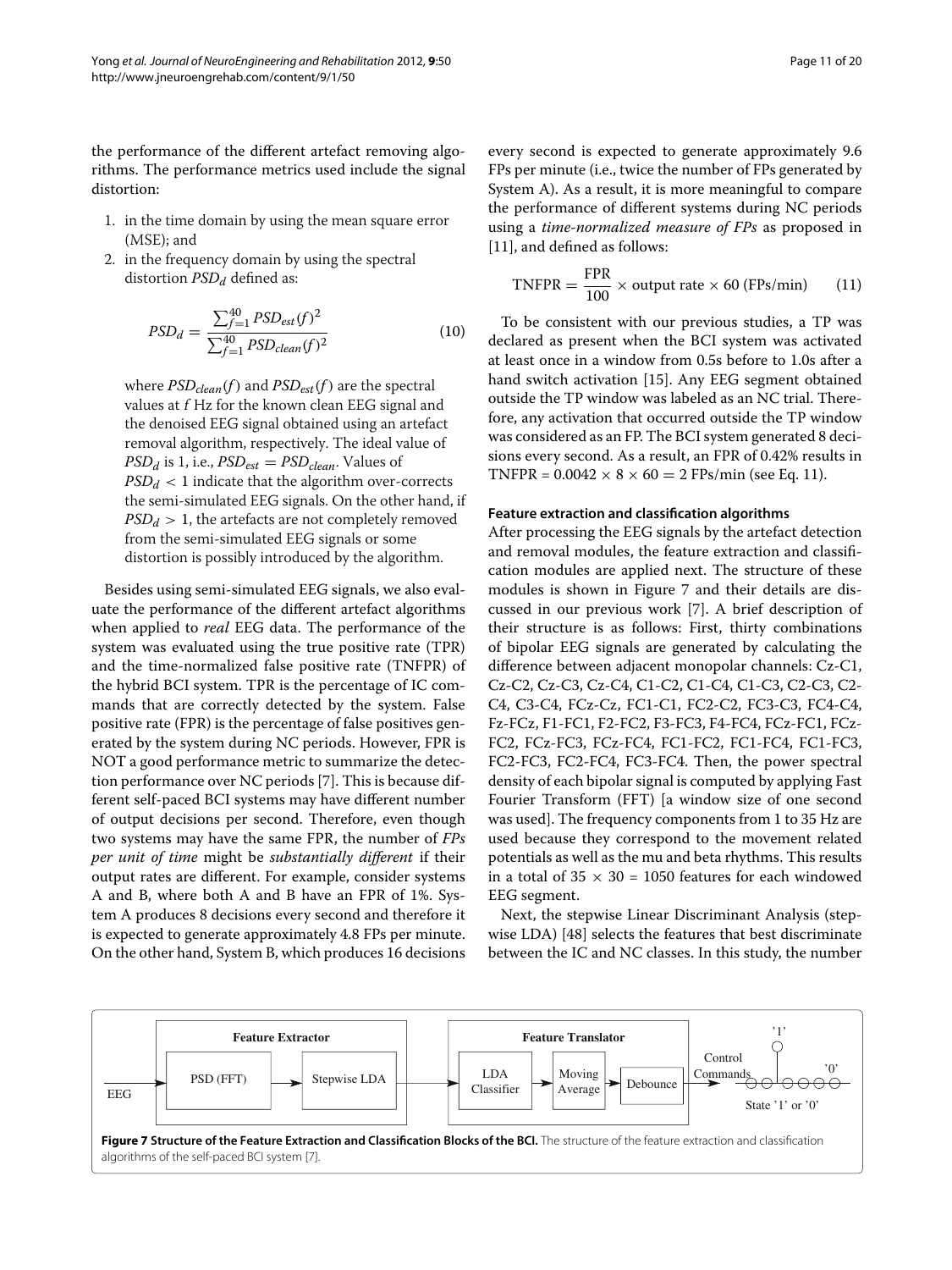<span id="page-11-0"></span>of features selected by stepwise LDA is subject-specific and varies from 80 to 140. Finally, Linear Discriminant Analysis (LDA) [\[48\]](#page-19-0) is applied as a classifier [\[7](#page-18-0)[,49\]](#page-19-0). For every participant, the EEG data collected from all sessions he/she completed (*ns* sessions) are divided into three parts:

- 1. training data: the EEG data obtained from session 1 to  $n<sub>s</sub>$  − 1, except for the last minute of the session  $n<sub>s</sub>$  − 1;
- 2. cross-validation data: the last minute of the EEG data obtained from session  $n_s - 1$ ;
- 3. testing data: all the EEG data obtained from the last  $(n_s^{\text{th}})$  session.

The stepwise LDA and LDA classifier are trained using the training data. The value for the parameter  $\mu$  in our proposed artefact removal algorithm is chosen using the cross-validation data. For testing the LDA classifier, all EEG segments of the last session were tested continuously in an online-like manner (i.e. as is done in an online experiment).

During testing, the LDA classifies EEG features every 0.125 seconds as a state '0' (NC) or a state '1' (IC). As shown in Figure [7,](#page-10-0) a moving average filter (with the length of 2 samples) and a debounce block are also employed to further improve the detection performance [\[11,](#page-18-0)[49,50\]](#page-19-0). Debouncing the BCI output is similar to the debouncing of a physical switch. After an activation is detected by the LDA (i.e., a change from a state '0' to a state '1'), the LDA output is set to a state '1' for one sample. The next  $T_{db}$ samples, however, are forced to be the NC state '0', where *Tdb* is the debounce period in samples. Similar to our pre-vious study [\[7\]](#page-18-0), a debounce component with a  $T_{db}$  of 8 decision samples is used here as well.

# **Results**

The performance of our proposed ASWTD is compared to those of SWT-REF, SWT-UNV, SWT-SURE, and three different blind source separation (BSS) algorithms (implemented from ICALAB toolbox [\[51\]](#page-19-0)):

- 1. SOBI (Second Order Blind Identification) [\[24,25\]](#page-18-0),
- 2. ERICA (Equivariant Robust ICA based on Cumulants) [\[52\]](#page-19-0) and
- 3. AMUSE (Algorithm for Multiple Unknown Source Extraction) [\[22,25\]](#page-18-0).

To be consistent with the way the EEG signals were segmented in our hybrid BCI system, the EEG signals were continuously segmented using a one-second moving window  $(N = 128$  samples), with an 87.5% overlap, before any BSS algorithm is applied. The mean values were removed from the 15-channel EEG segments and then the data were pre-whitened with a prewhitening matrix [\[53\]](#page-19-0) to remove any correlations in the data. The BSS algorithms are then applied to the prewhitened EEG segments to estimate the source components of the EEG signals. The detected artefact components were removed and the denoised EEG signals were reconstructed.

We identified the artefact components automatically, based on the statistical and spectral characteristics of the source components (*s*) [\[39\]](#page-19-0). If one of the conditions stated below was satisfied, then artefacts were declared as present in the component:

- 1. Amplitude thresholding: artefacts were declared as present, if  $|s_t| > Th_s$ , where  $s_t$  is the amplitude of the *t*th sample of *s*. The threshold Th*<sup>s</sup>* was defined using the robust version of the 'three sigma rule' [\[43\]](#page-19-0):  $Th<sub>s</sub> = median(s<sub>o</sub>) + 3MADN(s<sub>o</sub>)$ , where  $s<sub>o</sub>$  are the amplitudes of the estimated source components of the clean reference EEG signals collected when the participants were resting.
- 2. Kurtosis thresholding: artefacts were declared as present if  $|k| > Th_k$ , where k is the kurtosis of a source component and Th*<sup>k</sup>* is the threshold. Before the kurtosis of each component was computed, all one-second source components were normalized to the zero mean and a unitary standard deviation [\[52\]](#page-19-0). The threshold Th*<sup>k</sup>* was defined as:  $Th_k = \text{median}(k_o) + 2 \text{MADN}(k_o)$ , where  $k_o$  is the

kurtosis of the normalized source components of the clean reference EEG signals. The 'three sigma rule' was not used in this case because we found that this particular threshold failed to detect some artefact components. Therefore, a smaller threshold value was used.

3. Spectral ratio thresholding: when high frequency artefacts were detected in the EEG signals, the artefact components were identified using a thresholding method based on the relative power spectral values, *Pratio*, as defined in Eq. 12. This parameter quantifies the ratio of the spectral values of the high frequency components (21 - 40 Hz) to the spectral values of the low frequency components (5 - 10 Hz).

$$
P_{ratio} = \frac{\sum_{i=21}^{40} P_i}{\sum_{i=5}^{10} P_i}
$$
\n(12)

where  $P_i$  is the power spectral of a source component at the frequency <sup>i</sup> (Hz). Artefacts were declared as present in a source component, if *Pratio* > Th*pr*. The value of Th*pr* was determined using the robust version of the 'three sigma rule':

 $Th_{pr} = \text{median}(P_o) + 3 \text{MADN}(P_o)$ , where  $P_o$  is the *Pratio* of the estimated sources of the clean reference EEG data.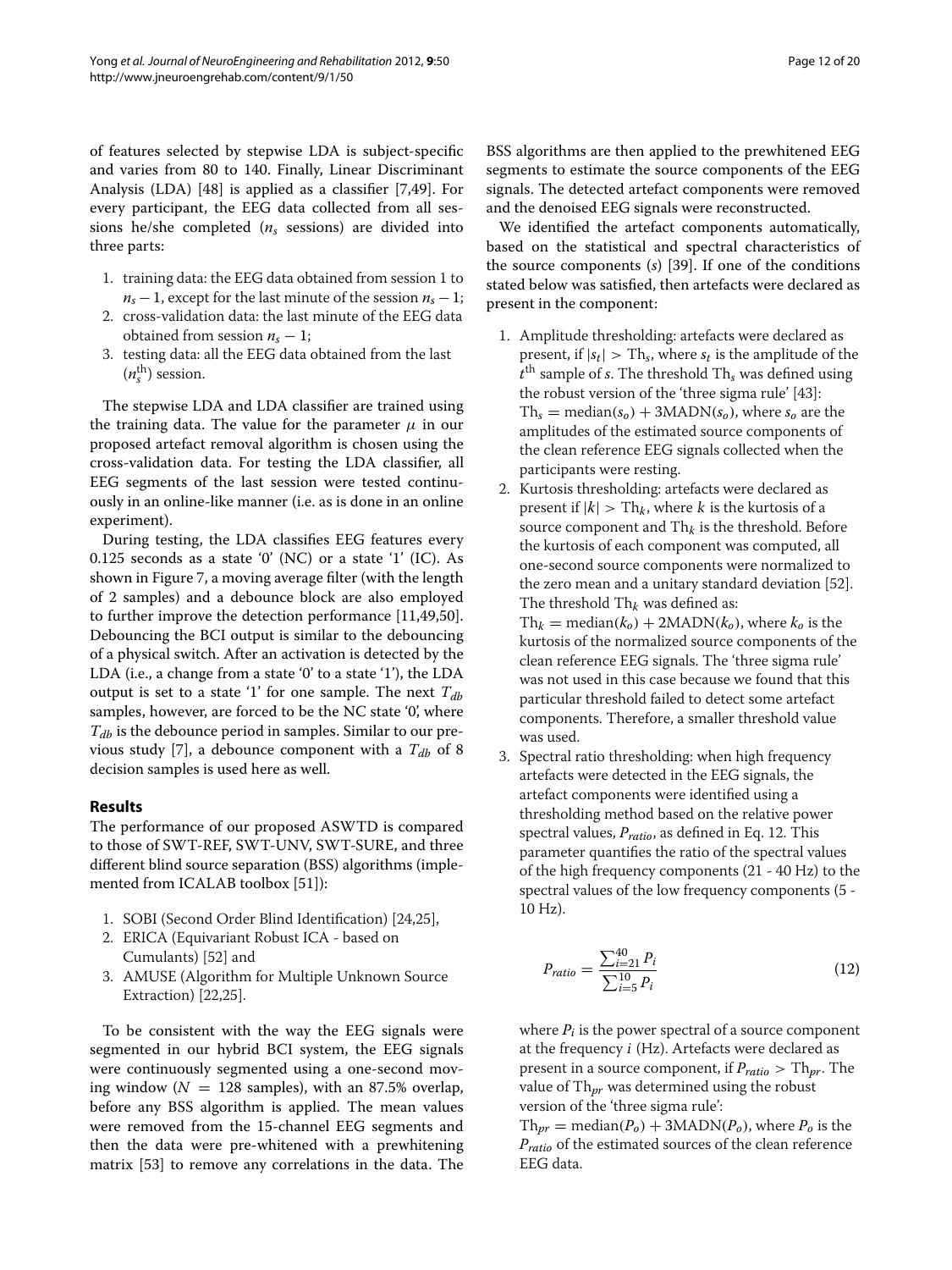<span id="page-12-0"></span>

To compare the performance of different artefact removal algorithms, we use different criteria depending on whether the data are semi-simulated or real EEG signals, as summarized below:

- 1. Semi-simulated EEG: MSE and Spectral Distortion;
- 2. Real EEG: Qualitative Evaluation;
- 3. Real EEG: TPR and TNFPR of the Hybrid BCI System;
- 4. Real EEG: Inter-Trial Variability and Processing Time.

The results are now presented.

# **MSE/Spectral Distortion/Qualitative Evaluation**

Figure 8 presents the MSE and spectral distortion (*PSD<sub>d</sub>*) for different artefact removal algorithms when semisimulated EEG signals (with ocular and muscle artefacts added) are used. As seen in the figure, both SWT-REF and SWT-UNV have large MSE and PSD<sub>d</sub> values. In particular, the  $PSD<sub>d</sub>$  values are much larger than the ideal value of 1. Figure 9 shows an example when SWT-REF and SWT-UNV are applied to a real EEG signal contaminated with ocular artefacts. The artefacts are not effectively removed when the two approaches mentioned above are used (Figure 9(b) and Figure 9(c)). The reason is that the estimated threshold values are bigger than the optimal thresholds and hence, the wavelet coefficients corresponding to the artefacts are not completely removed.

We also observe from Figure 8 that SWT-SURE has very small  $PSD<sub>d</sub>$  values ( $PSD<sub>d</sub> << 1$ ). For EEG signals contaminated with ocular artefacts, only the wavelet coefficients



different threshold selection procedures are shown in **b**) - **h**): b) SWT-REF; **c**) SWT-UNV; **d**) SWT-SURE; **e**) ASWTD-Hard; **f**) ASWTD-Soft; **g**) ASWTD-Garrote; and **h**) ASWTD-SBSS.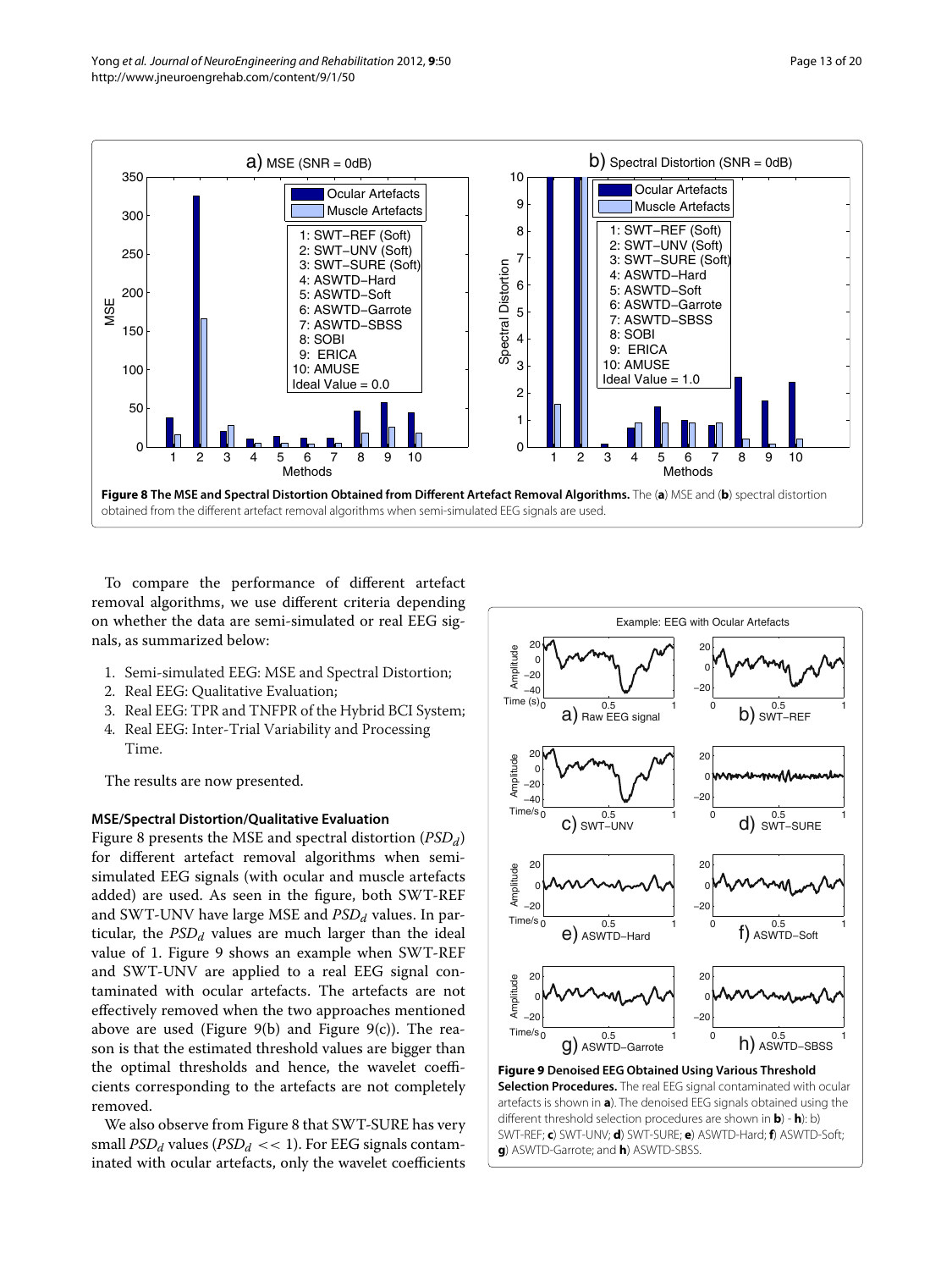<span id="page-13-0"></span>that correspond to the lower frequency bands (i.e., up to 16 Hz) are thresholded [\[33\]](#page-18-0). For EEG signals contaminated with muscle artefacts, the wavelet coefficients from all decomposition levels are thresholded as the artefacts affect the EEG signals in all frequency bands. Hence, a greater over-correction (a smaller *PSD<sub>d</sub>* value) is observed in the case of muscle artefacts. Figure [9\(](#page-12-0)d) shows the denoised EEG signal obtained using SWT-SURE, when applied to the real EEG signal mentioned above. We note that the amplitude of the denoised signal is relatively small due to the over-correction.

As shown in Figure [8,](#page-12-0) the proposed ASWTD achieves smaller distortion: 1) the MSE values are smaller than other artefact removal algorithms and closer to the ideal value of 0, and 2) the spectral distortion values  $PSD<sub>d</sub>$  are close to the ideal value of 1. Among all the thresholding functions, the non-negative garrote function has the best performance. The BSS algorithms, on the other hand, have larger MSE values compared to our ASWTD. The *PSDd* values for the case of ocular artefacts are larger than 1, as the artefacts are not completely removed and some signal distortion may have been introduced by the algorithms. For the case of muscle artefacts, the BSS algorithms are not as efficient in isolating artefacts from the EEG signals, as compared to the case of ocular artefacts. Thus, more source components are identified as contaminated with muscle artefacts and these components are unfortunately removed [\[22\]](#page-18-0). This may have resulted in an over-estimation of artefacts (and larger distortion in the estimated signals). Hence,  $PSD<sub>d</sub>$  values of less than one are observed.

Figure [9](#page-12-0) (e) - (h) presents the denoised signals obtained when ASWTD (with various thresholding functions) are used to remove artefacts in the real EEG signal Figure [9\(](#page-12-0)a). Based on visual inspection, the artefacts are effectively removed by ASWTD. For the SBSS function, less information from the small coefficients is removed from the EEG signals and more information from the large coefficients (corresponding to artefacts) has been removed. Hence, the denoised signal obtained shows slightly more details (and therefore is less smooth) compared to the rest.

Examples of applying SWT-SURE, ASWTD and BSS algorithms to real EEG signals are shown in Figure 10 and Figure 11. The raw EEG segments are contaminated with an eye-blink and fEMG artefacts respectively. As shown in Figure 10, SOBI, AMUSE and ERICA remove the artefacts to a certain extent. In Figure 11(d), however, SOBI fails to completely remove the artefacts. For AMUSE, ERICA and SWT-SURE, the EEG signals are over-corrected and the distortion is observed in the denoised signals. On the other hand, ASWTD with the non-negative garrote thresholding function gives the best results. It has smaller signal distortion as well as a smaller variance between the two estimated denoised signals.



# **TPR/TNFPR of the hybrid BCI**

Table [1](#page-14-0) compares the average performance achieved by the hybrid BCI system for seven individuals, when different artefact handling methods and dwell times ( $T_{dwell}$ ) are used (note that a dwell time of 0.0s implies that the user can select a target immediately once he gazes at it).

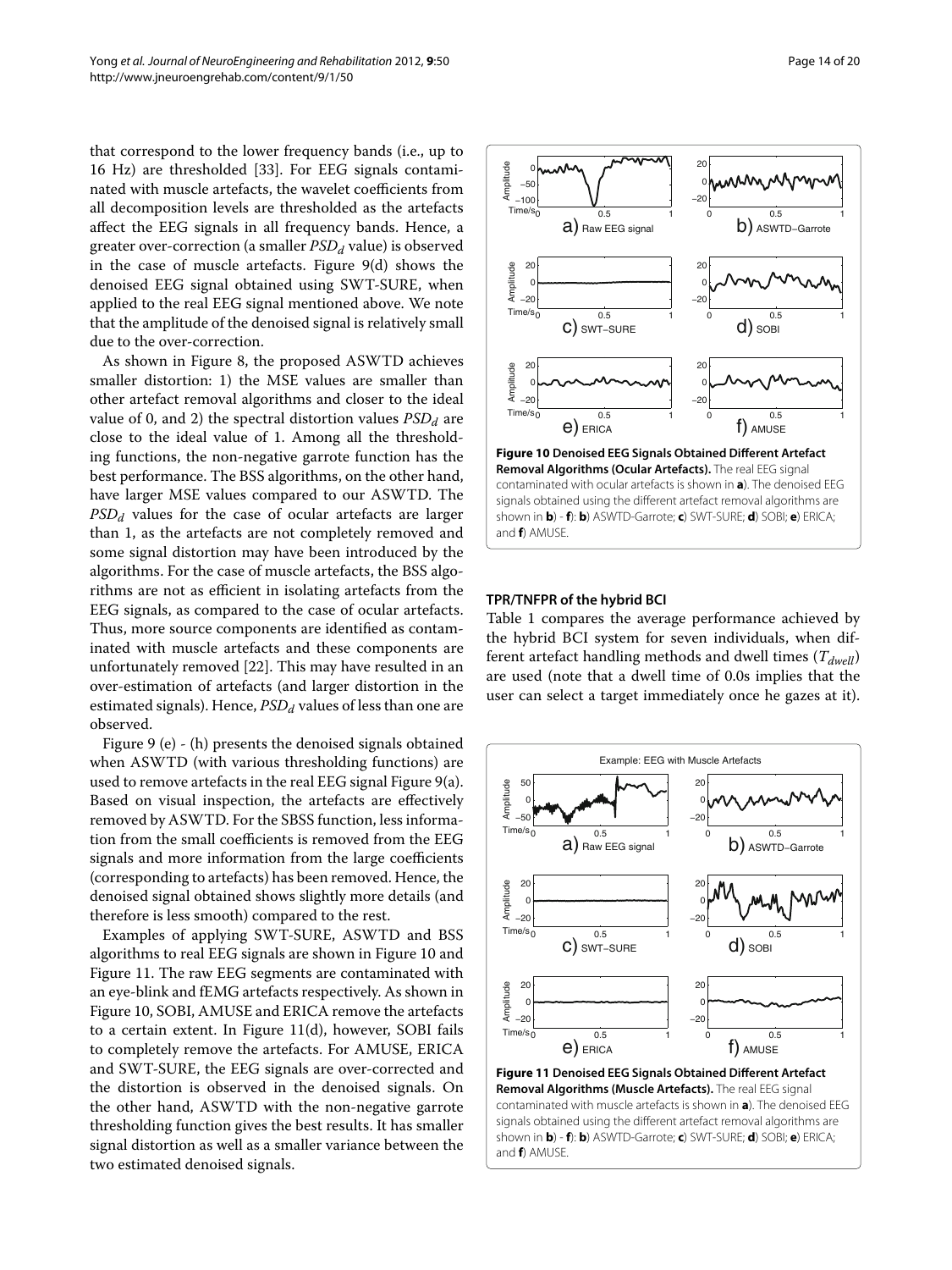| Method               | (TPR:%, TNFPR:FPs/min) |                    |                    |                    |                    |  |
|----------------------|------------------------|--------------------|--------------------|--------------------|--------------------|--|
|                      | $T_{dwell} = 0.00$     | $T_{dwell} = 0.25$ | $T_{dwell} = 0.50$ | $T_{dwell} = 0.75$ | $T_{dwell} = 1.00$ |  |
| lgnore               | (11.1, 2.0)            | (11.7, 2.0)        | (24.3, 2.0)        | (48.0, 2.0)        | (62.8, 2.0)        |  |
| Reject               | (24.6, 1.5)            | (26.3, 1.4)        | (28.1, 1.4)        | (30.7, 1.3)        | (28.7, 1.1)        |  |
| SOBI                 | (28.5, 2.0)            | (33.9, 2.0)        | (42.3, 2.0)        | (54.5, 2.0)        | (66.4, 2.0)        |  |
| <b>ERICA</b>         | (17.1, 2.0)            | (20.1, 2.0)        | (31.3, 2.0)        | (45.4, 2.0)        | (60.4, 2.0)        |  |
| AMUSE                | (27.4, 2.0)            | (30.5, 2.0)        | (37.0, 2.0)        | (56.4, 2.0)        | (72.6, 2.0)        |  |
| SWT-SURE             | (16.2, 2.0)            | (19.7, 2.0)        | (27.7, 2.0)        | (38.0, 2.0)        | (54.2, 2.0)        |  |
| ASWTD_Hard           | (36.4, 2.0)            | (34.3, 2.0)        | (43.1, 2.0)        | (53.0, 2.0)        | (69.7, 2.0)        |  |
| ASWTD_Soft           | (44.0, 2.0)            | (46.5, 2.0)        | (51.1, 2.0)        | (62.3, 2.0)        | (70.3, 2.0)        |  |
| <b>ASWTD_Garrote</b> | (44.7, 2.0)            | (48.8, 2.0)        | (51.7, 2.0)        | (60.8, 2.0)        | (73.1, 2.0)        |  |
| ASWTD_SBSS           | (36.7, 2.0)            | (37.7, 2.0)        | (48.0, 2.0)        | (56.4, 2.0)        | (71.8, 2.0)        |  |

<span id="page-14-0"></span>**Table 1 Comparing the Performance of Different Artefact Handling Methods**

Comparing the performance of the hybrid BCI system with the different artefact handling methods and dwell times.

All the real EEG segments obtained from the last session are included in the analysis (including those contaminated with artefacts). We consider the following three artefact handling methods (explained in Section 2):

- 1. Ignore: No artefact handling is employed;
- 2. Reject: Contaminated EEG segments are rejected;
- 3. Remove: An artefact removal algorithm (ASWTD, SWT-SURE, SOBI, ERICA or AMUSE) that denoises contaminated EEG segments is applied.

For ASWTD, different thresholding functions are used:

- 1. ASWTD Hard: ASWTD + hard thresholding
- 2. ASWTD\_Soft: ASWTD + soft thresholding
- 3. ASWTD Garrote: ASWTD + non-negative garrote thresholding
- 4. ASWTD SBSS: ASWTD + SBSS thresholding

A two-way Analysis of Variance (ANOVA) [\[54\]](#page-19-0) was carried out to examine the statistical significance of the results. ANOVA showed that the mean performances of the hybrid BCI system with different artefact handling methods and different dwell times were significantly different at a significance level of 0.01.

As shown in Table 1, the hybrid BCI system with *Ignore* has an average  $TPR = 11.1\%$  and  $TNFPR = 2.0$   $FPs/min$ , when the dwell time is 0.0s. As the dwell time increases to 0.5s, and finally to 1.0s, the TPR increases to 34.3% and then to 62.8% (for the same TNFPR).

When *Reject* is used, many EEG segments are rejected and blocked by the system due to the presence of artefacts. The explanation is as follows. The EEG data recorded from seven participants during the last session contained an average of 88  $\pm$  19 IC trials and 2595  $\pm$  698 NC trials (IC trials = the number of attempted hand extension executed; NC trials = the number of 1-second EEG segments obtained outside the TP window, as defined earlier). Approximately  $48.4 \pm 38.8\%$  of IC and  $90.2 \pm 11.4\%$ of NC trials were contaminated with artefacts. Rejecting these trials means that these data are discarded and not presented as inputs to the system. Therefore, whenever artefacts are detected, the availability of the BCI for control is significantly reduced. This may lead to generating many false negatives (i.e., missed true activations) because many IC trials are blocked due to artefacts. Hence, both the TPR and TNFPR values are small and the results are not significantly different for various dwell times.

On the other hand, *Remove* allows the users to have more control over the BCI system, as the system is operational even in the presence of artefacts. Besides, this approach reduces the effects of artefacts and achieves a better performance when compared to *Ignore* and *Reject*. This performance improvement is especially significant, when the value of  $T_{dwell}$  is small. For example, when dwell time is 0.0s, the TPR achieved using ASWTD Garrote is 44.7% , which is more than 20% of those of *Ignore* and *Reject*. As the dwell time increases, the performance difference between the methods decreases. The reason is that increasing the dwell time reduces the availability of the system to only those periods for which a selection might happen. Thus, the system is put in the socalled 'inactive' mode more frequently and the effects of artefacts on the system's performance are significantly reduced.

ASWTD using different thresholding functions also outperforms SWT-SURE and other BSS algorithms. Among all the thresholding functions, the non-negative garrote thresholding achieves the best performance, i.e.,  $TPR = 44.7\%$  and  $TNFPR = 2.0$  FPs/min. The TPR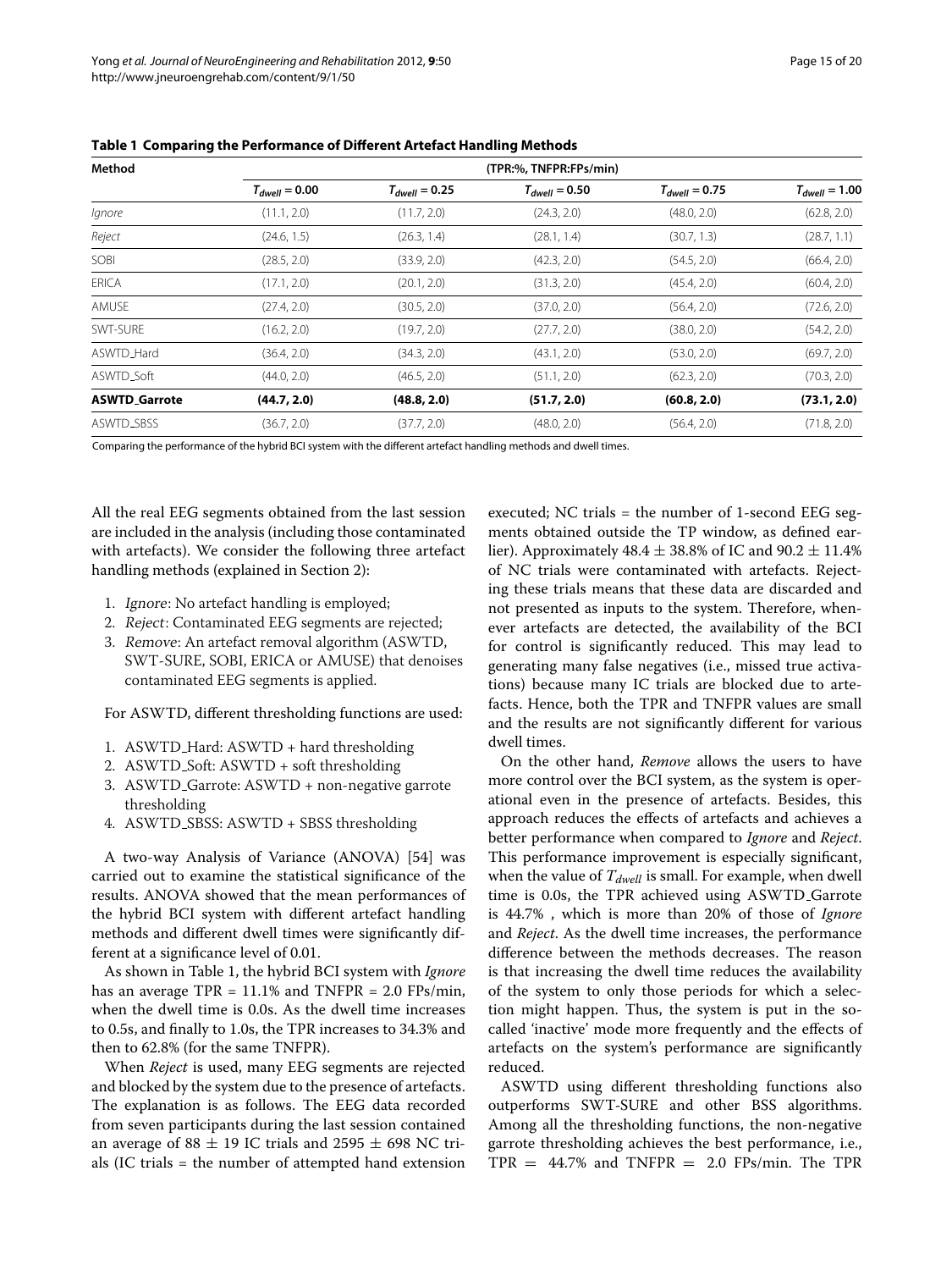| Method                    | (TPR:%, TNFPR:FPs/min) |                    |                    |                    |                    |  |
|---------------------------|------------------------|--------------------|--------------------|--------------------|--------------------|--|
|                           | $T_{dwell} = 0.00$     | $T_{dwell} = 0.25$ | $T_{dwell} = 0.50$ | $T_{dwell} = 0.75$ | $T_{dwell} = 1.00$ |  |
| lgnore                    | (11.1, 2.0)            | (11.7, 2.0)        | (24.3, 2.0)        | (48.0, 2.0)        | (62.8, 2.0)        |  |
| ASWTD <sub>-Garrote</sub> | (22.2, 2.0)            | (23.7, 2.0)        | (35.4, 2.0)        | (52.5, 2.0)        | (66.6, 2.0)        |  |

<span id="page-15-0"></span>**Table 2 Comparing the Performance of** *Ignore* **and ASWTD Garrote**

Comparing the performance of the hybrid BCI system using *Ignore* and ASWTD Garrote when the classifier is trained using only clean EEG trials.

increases steadily to 73.1% when the dwell time increases to 1.0s.

In Table [1,](#page-14-0) the performance of ASWTD is obtained from the BCI classifier trained using *both clean and denoised EEG trials*. We also investigate the performance of ASWTD Garrote, when the BCI classifier is trained using *only clean EEG trials* (denoted by  $BCI_{clean}$ ). The results are presented in Table 2. Note that the TPR values obtained in Table 2 are lower than those in Table [1](#page-14-0) because a smaller number of EEG trials are available to train *BCIclean* due to artefact contamination. When *Ignore* is used and the dwell time is 0.0s, TPR = 11.1% and TNFPR = 2.0 FPs/min are obtained. ASWTD Garrote, on the other hand, removes artefacts in contaminated EEG trials and successfully improves the TPR values from 11.1% to 22.2% (at the same TNFPR). The contribution to the improvement comes entirely from those EEG trials with artefacts, because the proposed algorithm does not operate on clean EEG trials (i.e., the performance from of both artefact handling methods remain the same when only clean EEG trials are evaluated). The results in Table 2 suggest that when artefacts are ignored, the artefacts results in a change in the quality of the EEG signals and therefore affect the performance of *BCIclean*. ASWTD Garrote successfully minimizes the effects of artefacts and improves the classifier's performance. When a larger number of trials are used in training the classifier (Table [1\)](#page-14-0), ASWTD Garrote achieves even higher TPR values (at the same TNFPR).

#### **Inter-Trial Variability/Processing Time**

When an artefact removal algorithm shows a large trialby-trial variability in the amplitudes of the denoised signals, this might suggest that the algorithm is not efficient in removing artefacts. Possible causes of such a large inter-trial variability could be that:

- 1. the algorithm does not completely remove artefacts or
- 2. the algorithm sometimes removes the artefacts efficiently, but sometimes over-corrects the EEG signals or does not completely remove the artefacts.

Here, we quantify the inter-trial variability in the amplitudes of the denoised EEG signals (estimated using various artefact removal algorithms) when applied to real EEG signals by finding the standard deviation of:

- 1. the variance of each estimated denoised EEG signals (σ*var*)
- 2. the difference between the maximum and minimum value of each denoised EEG signals (σ*max*−*min*)

The results are presented in Table 3. Evidently, the σ*var* and σ*max*−*min* are large when the artefacts are ignored because of the large differences between the amplitudes of clean and contaminated EEG signals. ASWTD, however, has a significantly smaller σ*var* and σ*max*−*min* values. The BSS algorithms have larger σ*var* and σ*max*−*min* values because the denoised EEG signals estimated by these algorithms are less consistent. For example, in Figure [10\(](#page-13-0)d), SOBI successfully removes the ocular artefacts, whereas in Figure [11\(](#page-13-0)d), SOBI fails to completely remove the muscle artefacts. This results in a larger inter-trial variability.

Besides inter-trial variability, we also examine another performance metric that needs to be taken into consideration for online implementation: the processing time required to run the artefact algorithms (see the last column of Table 3). In this study, all algorithms were run in Matlab 2009b environment. For SWT, the Rice Wavelet Toolbox from RICE University was used [\[55\]](#page-19-0). The processor used was an 2.93 GHz Intel (R) Core i7 870. As shown in Table 3, all algorithms require no more than 60 ms to process a 1-second EEG segment with 15 channels, indicating their suitability for online applications.

| <b>Table 3 Inter-Trial Variability and Processing Time</b> |  |  |
|------------------------------------------------------------|--|--|
|------------------------------------------------------------|--|--|

| Method                    | $\sigma_{\rm max-min}$ | $\sigma_{var}$ | Time (ms) |
|---------------------------|------------------------|----------------|-----------|
| Ignore                    | 39.3                   | 950.9          | 0         |
| SOBI                      | 12.4                   | 77.4           | 54        |
| <b>ERICA</b>              | 14.2                   | 127.6          | 23        |
| AMUSE                     | 12.5                   | 82.0           | 12        |
| ASWTD <sub>-Garrote</sub> | 4.2                    | 8.4            | 30        |

Comparing the  $\sigma_{var}$  and  $\sigma_{max-min}$  values, and the processing time obtained using the different artefact handling methods.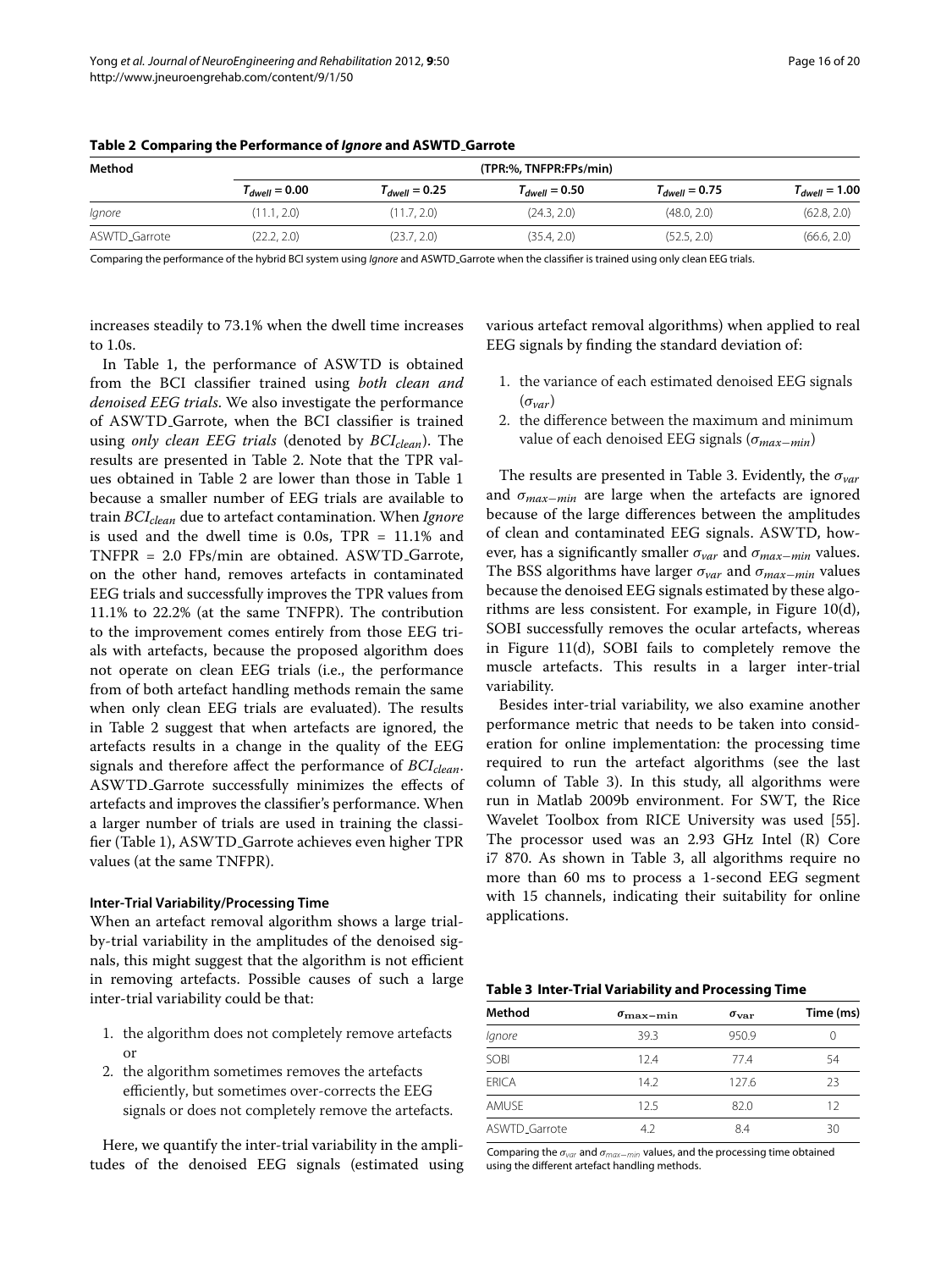This paper proposes a fully automated algorithm to remove artefacts from EEG signals and subsequently improve the performance of our hybrid BCI system. Specifically:

- 1. we propose an adaptive thresholding method based on SWT to remove various artefacts in EEG signals. It is shown that the proposed method (ASWTD) greatly improves the performance of the hybrid BCI system and reduces signal distortion and
- 2. we investigate the effects of using different thresholding functions in the performance of ASWTD.

In the following subsections, more details about the above claims are provided.

# **Comparison of different artefact handling methods**

We have investigated and compared the performance of our hybrid BCI system, when different artefact handling methods are used to denoise the real EEG data. The performance is evaluated using a pseudoonline testing paradigm, where all real EEG data (both clean and contaminated) are included in the testing. Such testing provides us with a better understanding of the system's performance in a real-world online application, where artefacts are present in the EEG signals.

We need to emphasize the importance of the system having a low TNFPR. A low TNFPR ensures that the system does not cause too much frustration for users. This is because users are in an NC state for most of the time when using the system. Also, it is usually easier to deal with a missed IC command than with a false activation (i.e., an FP). For example, in a text-writing application, a false positive results in selecting the wrong letter/word. Consequently, the user has to initiate additional commands to *de-select* the wrong letter/word and then select the correct desired letter/word. On the other hand, in the case of a missed IC, the user only has to issue the IC command again. Therefore, it is important to lower the TNFPR as much as possible.

Table [1](#page-14-0) and Table [2](#page-15-0) show that artefacts can affect the BCI system's performance. If artefacts are ignored (*Ignore*), the system has a low TPR value, especially when the dwell time is small. The rejection of contaminated EEG segments (*Reject*), on the other hand, reduces the amount of time for which the hybrid BCI system is available for control. In addition, this approach rejects IC trials contaminated with artefacts, which results in lower TPR values (Table [1\)](#page-14-0). The drawbacks of *Ignore* and *Reject* signify the need to minimize the effects of artefacts by applying artefact removal algorithms. As shown in Table [1,](#page-14-0)

*Remove* greatly improves the performance of the hybrid BCI system.

Our study demonstrated that the proposed artefact removal algorithm ASWTD can improve the hybrid BCI system's performance in two ways:

- 1. ASWTD Garrote reduces the effects of artefacts and improves the performance of the hybrid BCI system. This is when the BCI classifier is trained with clean EEG trials only (see Table [2\)](#page-15-0);
- 2. ASWTD Garrote increases the number of clean EEG trials available for training the BCI classifier. Both the clean and denoised EEG trials are used to train the classifier. This further increases the detection performance of the hybrid BCI system (see Table [1\)](#page-14-0).

ASWTD also has another advantage: a smaller dwell time can be used when the algorithm is incorporated into the hybrid BCI system. Thus, the user does not have to gaze at the target for too long to make a selection. For example, ASWTD Garrote achieves a TPR of 48.8% at a TNFPR of 2 FPs/min when the dwell time is 0.25s. This performance is as good as the one achieved by *Ignore* but when the dwell time is  $0.75s$  (TPR = 48.0%, TNFPR = 2 FPs/min).

# **Comparison of different artefact removal algorithms**

Our results shows that ASWTD outperforms SWT-SURE, SOBI, ERICA and AMUSE. More specifically, it achieves:

- 1. lower MSE values and less spectral distortion when semi-simulated EEG signals with ocular and muscle artefacts are used (see Figure [8\)](#page-12-0);
- 2. larger TPR values when real EEG signals are used (see Table [1\)](#page-14-0); and
- 3. smaller inter-trial variability in the amplitudes of the denoised EEG signals when real EEG signals are used (see Table [3\)](#page-15-0).

As the proposed artefact removal algorithm introduces less distortion in EEG signals, false artefact detection (i.e., the artefact detector falsely detects artefacts in a clean EEG signal) may not pose too much of a problem. An example is shown in Figure [12,](#page-17-0) where a clean EEG segment is processed using ASWTD Garrote, SWT-SURE, SOBI, ERICA and AMUSE. The denoised signal obtained using ASWTD has less distortion while the other algorithms over-correct the EEG signal. Also, when semi-simulated EEG signals are used (see Figure [8\)](#page-12-0), ASWTD also achieves smaller MSE and  $PSD<sub>d</sub>$  values (which are closer to the ideal values).

SWT-SURE does not perform as well because the estimated thresholds often lead to the over-estimation of artefacts and hence it removes some EEG features ( $PSD<sub>d</sub>$  << 1, for semi-simulated EEG signals). The other three BSS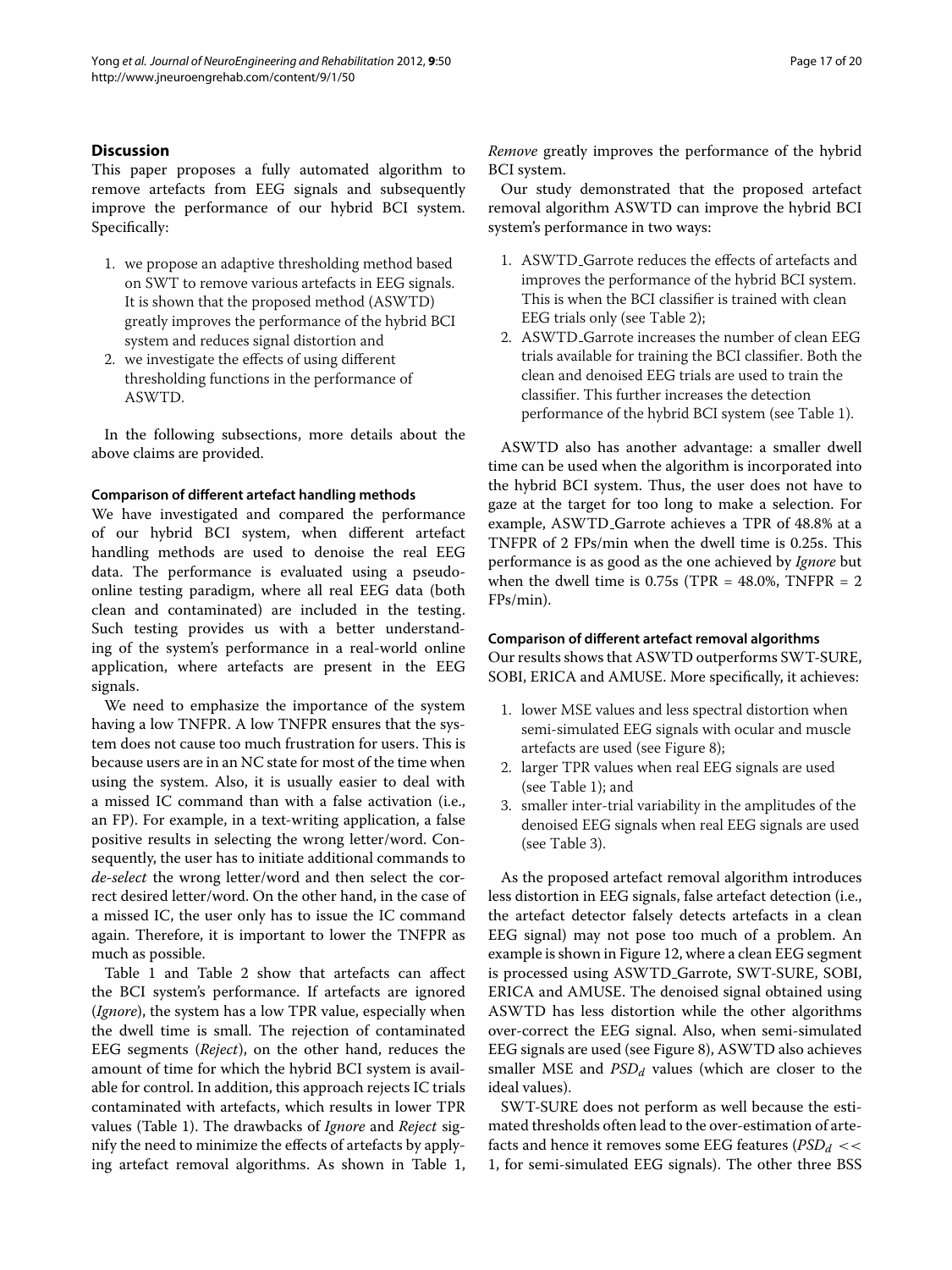<span id="page-17-0"></span>

algorithms also do not perform as well as ASWTD. A possible reason is that BSS algorithms are not usually applied to short EEG segments (i.e., 1 second). The length of data segment used in most artefact-removal studies is at least 3 seconds [\[22,24,26,](#page-18-0)[45\]](#page-19-0). According to [\[45\]](#page-19-0), if the amount of data used in a BSS algorithm is not sufficient, the decomposition results may not be robust. Hence, in this study, the BSS algorithms are less effective in removing artefacts and have a bigger inter-trial variability in the estimated denoised EEG signals when compared to ASWTD. The use of longer data segments can improve the effectiveness of the BSS algorithms in removing artefacts.

In terms of processing time (in the Matlab environment), all algorithms require no more than 60 ms to process a 1-second segment collected from 15 EEG channels. The proposed hybrid BCI system processes EEG segments every 125 ms (i.e., 8 outputs are generated every second). Therefore, all signal processing algorithms have to be executed within 125 ms. The artefact detection and FFT feature extraction algorithms take approximately 4 ms and 3 ms, respectively, to process a 1-second EEG segment with 15 channels. That means, when the proposed artefact detection and removal algorithm is incorporated into the BCI, the total processing time for all signal processing algorithms is less than 50 ms, which is suitable for real-time processing. We expect these numbers to be significantly improved if the algorithm is implemented in C++ environment, which is more suitable for real-time applications.

#### **Comparing different thresholding functions**

Of the four thresholding functions investigated for our proposed ASWTD, the non-negative garrote thresholding with the proposed adaptive thresholding procedure achieves the best performance (in terms of MSE, *PSDd*, and TPR values). This function is less sensitive to small changes in the data and has a smaller bias compared to hard and soft thresholding functions [\[41\]](#page-19-0). Hard thresholding does not perform as well (probably because it is discontinuous and the variance of the estimated denoised signal is larger than that achieved by other thresholding functions). Besides, hard thresholding sets the values of wavelet coefficients that are larger than their corresponding thresholds to zero. Hence, all the wavelet coefficients that correspond to artefacts are removed from the EEG signals. It might also remove from the EEG signals some features that are captured in these large coefficients. Thus, its  $PSD<sub>d</sub>$  values are slightly less than unity when applied to semi-simulated EEG signals. Other thresholding functions, on the other hand, do not completely remove those large wavelet coefficients that correspond to artefacts. For example, for non-negative garrote and soft thresholding, the wavelet coefficients that are larger than *T* are reduced by a certain amount depending on the coefficient values. This in turn preserves more features in the EEG signals.

#### **Conclusions**

In summary, we have demonstrated that the proposed artefact removal method ASWTD Garrote (SWT with the non-negative garrote thresholding function and an adaptive thresholding mechanism) improves the TPR values of the hybrid system (at the same TNFPR) and a smaller dwell time can be used. The proposed method outperforms other artefact handling methods and provides the following advantages:

- it does not require long data segments or a large number of EEG channels;
- it allows real-time processing;
- it does not require additional EOG/EMG channels to detect and remove artefacts;
- it allows adaption to the characteristics of a given signal, resulting in minimal distortion in EEG signals even in the case of false artefact detection;
- it can be applied to all artefact types; and
- it is fully automated.

In our future work, we will look into methods that automatically select the optimal wavelet function for the proposed algorithm. It is also of interest to extend the proposed algorithm (which is univariate) to a multivariate version and find out if and how it can improve the effectiveness of the algorithm in denoising EEG signals. In addition, we will investigate algorithms to adaptively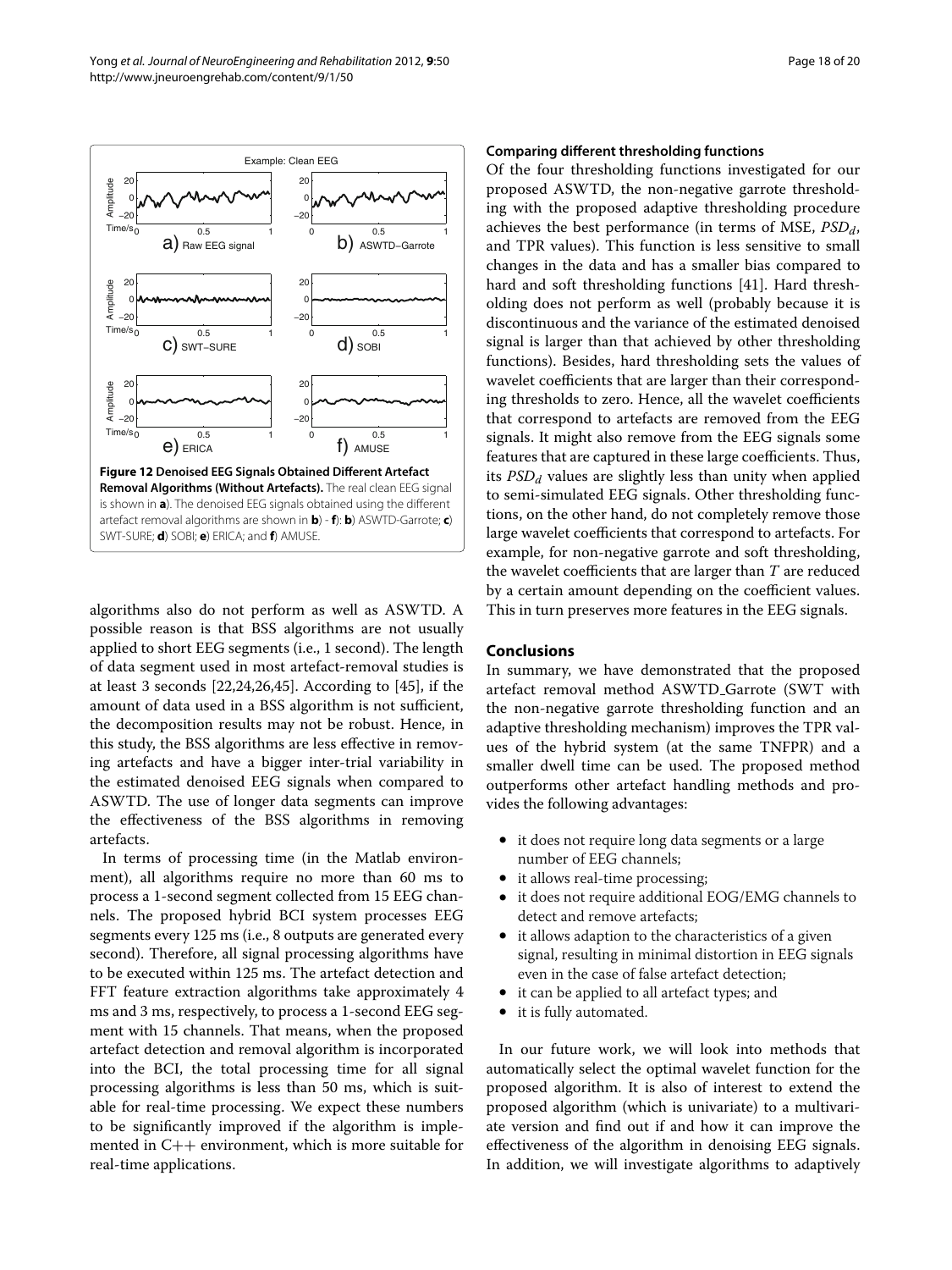<span id="page-18-0"></span>update the classifier of the hybrid BCI system such that the TNFPR value remains low in online experiments. Finally, we will implement the proposed hybrid BCI system online and investigate the usability and performance of the system during online studies.

#### **Competing interests**

The authors declare no competing interest.

#### **Author's contributions**

XY designed the hybrid BCI system, proposed the algorithm, carried out the experiments, collected and analyzed the data. XY drafted the paper. MF assisted in the interpretation of the results and the evaluation of the performance of the system. RKW and GEB supervised the development of the study. All authors reviewed and approved the final manuscript.

#### **Acknowledgements**

This work was supported by the Natural Science of Engineering Research Council of Canada (NSERC) and Qatar National Research Fund (QNRF) no. NPRP 09-310-1-058.

#### **Author details**

<sup>1</sup> Department of Electrical and Computer Engineering, University of British Columbia, 2356 Main Mall, Vancouver, V6T1Z4 Canada. <sup>2</sup>Neil Squire Society, 220 - 2250 Boundary Road, Burnaby, V5M3Z3 Canada.

#### Received: 23 September 2011 Accepted: 3 July 2012 Published: 27 July 2012

#### **References**

- 1. Donchin E, Spencer KM, Wijesinge R: **The mental prosthesis: assessing** the speed of a P300-based brain computer interface. IEEE Trans Rehabil Eng 2000, **8**(2):174–179.
- 2. d R Millan J, Renkens F, Mourino J, Gerstner W: **Brain-actuated interaction.** Artif Intell 2004, **159:**241–259.
- 3. Scherer R, Müller GR, Neuper C, Graimann B, Pfurtscheller G: An **asynchronously controlled EEG-based virtual keyboard: improvement of the spelling rate.** IEEE Trans Biomed Eng 2004, **51**(6):979–1307.
- 4. Middendorf M, McMillan G, Calhoun G, Jones KS: **Brain-computer interfaces based on the steady-state visual evoked response.** IEEE Trans Rehabil Eng 2000, **8**(2):211–214.
- 5. Pfurtscheller G, Guger C, Müller G, Krausc G, Neuper C: Brain oscillations **control hand orthosis in a tetraplegic.** Neurosci Lett 2000, **292:**211–214.
- 6. Mason SG, Birch GE: **A brain-controlled switch for asynchronous control applications.** IEEE Trans Biomed Eng 2000, **47**(10):1297–1307.
- 7. Yong X, Fatourechi M, Ward RK, Birch GE: **The design of a point-and-click system by integrating a self-paced brain-computer interface with an eye-tracker.** IEEE JETCAS Special Issue on Brain Machine Interface 2011, **1**(4):590–602.
- 8. Jacob RJK: **The use of eye movements in human-computer interaction techniques: what you look at is what you get.** ACM Trans Inf Syst (TOIS) 1991, **9**(2):152–169.
- 9. Fatourechi M, Bashashati A, Ward RK, Birch GE: **EMG and EOG artifacts in brain computer interface systems: a survey.** Clin Neurophysiol 2006, **118**(3):480–494.
- 10. Bashashati A, Nouredin B, Ward R, Lawrence P, Birch G: **Effect of eye-blinks on a self-paced brain interface design.** Clin Neurophysiol 2007, **118:**1639–1647.
- 11. Fatourechi M, Ward RK, Birch GE: **Performance of a self-paced brain-computer interface on data contaminated with eye-movement artifacts and on data recorded in a subsequent session.** Comput Intelligence Neurosci 2008, **2008:**13.
- 12. Yong X, Fatourechi M, Ward RK, Birch GE: **Automatic artefact detection in a self-paced brain-computer interface system.** In IEEE PACRIM. Victoria, Canada : IEEE; 2011:403–408.
- 13. Pfurtscheller G, Allison BZ, Brunner C, Bauernfeind G, Solis-Escalante T, Scherer R, Zander TO, Muller-Putz G, Neuper C, Birbaumer N: **The hybrid BCI.** Front Neurosci 2010, **2**(3):1–11.
- 14. **Dynamic Keyboard**|**CanAssist.** [\[http://www.canassist.ca/dynamic](http://www.canassist.ca/dynamic-keyboard)[keyboard\]](http://www.canassist.ca/dynamic-keyboard).
- 15. Bashashati A, Fatourechi M, Ward RK, Birch GE: **User Customization of the Feature Generator of an Asynchronous Brain Interface.** Ann Biomed Eng 2006, **34**(6):1051–1060.
- 16. Birch GE, Bozorgzadeh Z, Mason SG: **Initial online evaluations of the LF-ASD brain-computer interface with able-bodied and spinal-cord** subjects using imagined voluntary motor potentials. IEEE Tran Neural Syst Rehabil Eng 2002, **10**(4):219–224.
- 17. Beisteiner R, Hollinger P, Lindinger G, Lang W, Berthoz A: **Mental representations of movements. Brain potentials associated with imagination of hand movements.** Electroencephalography Clin Neurophysiology 1995, **96**(2):183–193.
- 18. Schlögl A, Keinrath C, Zimmermann D, Scherer R, Leeb R, Pfurtscheller G: **A fully automated correction method of EOG artifacts in EEG recordings.** Clin Neurophysiol 2007, **118:**98–104.
- 19. Moretti DV, Babiloni F, Carducci F, Cincotti F, Remondini E, Rossini PM, Salinari S, Babiloni C: **Computerized processing of EEG-EOG-EMG artifacts for multicentric studies in EEG oscillations and event-related potentials.** Int J Psychophysiology 2003, **47:**199–216.
- 20. Wallstrom GL, Kass RE, Miller A, Cohn JF, Fox NA: **Automatic correction of ocular artifacts in the EEG: a comparison of regression-based and component-based methods.** Int J Psychophysiology 2004, **53:**105–119.
- 21. Gasser T, Schuller JC, Gasser US: **Correction of muscle artefats in the EEG power spectrum.** Clin Neurophysiol 2005, **116:**2044–2050.
- 22. Halder S, Bensch M, Mellinger J, Bogdan M, Kubler A, Birbaumer N, Rosenstiel W: **Online artifact removal for brain-computer interfaces using support vector machines and blind source separation.** Comput Int Neurosci 2007, **2007:**10.
- 23. Ting KH, Fung PCW, Chang CQ, Chan FHY: **Automatic correction of artifact from single-trial event-related potentials by blind source separation using second order statistics only.** Med Eng Phys 2006, **28:**780–794.
- 24. Joyce CA, Gorodnitsky IF, Kutas M: **Automatic removal of eye movement and blink artifacts from EEG data using blind component separation.** Psychophysiology 2004, **41**(2):313–325.
- 25. Crespo-Garcia M, Atienza M, Cantero J: **Muscle artifact removal from human sleep EEG by using independent component analysis.** Ann Biomed Eng 2008, **36**(3):467–475.
- 26. Hung CI, Lee PL, Wu YT, Chen LF, Yeh TC: **Recognition of motor imagery electroencephalography using independent component analysis and machine classifiers.** Ann Biomed Eng 2005, **33**(8):1053–1070.
- 27. Jung TP, Humphries C, Lee TW, Makeig S, McKeown MJ, Iragui V, Sejnowski TJ: **Extended ICA removes artifacts from electroencephalographic recordings.** Adv Neural Inf Process Syst 1998, **10:**894–900.
- 28. Iriarte J, Urrestarazu E, Valencia M, Alegre M, Malanda A, Veteri C, Artieda J: **Independent component analysis as a tool to eliminate artifacts in EEG: a quantitative study.** J Clin Neurophysiology 2003, **20**(4):249–257.
- 29. Delorme A, Makeig S: **EEGLAB: an open source toolbox for analysis of single-trial EEG dynamics including independent component analysis.** J Neurosci Meth 2004, **134:**9–21.
- 30. Mallat S: A Wavelet Tour of Signal Processing. 2 edition. USA: Academic Press; 1998.
- 31. Zikov T, Bibian S, Dumont GA, Huzmezan M, Ries CR: **A wavelet based de-noising technique for ocular artifact correction of the electroencephalogram.** In EMBS. Houston, USA: IEEE:2002.
- 32. Ramanan SV, Kalpakam NV, Sahambi JS: **A novel wavelet based technique for detection and de-noising of ocular artifact in normal and epileptic electroencephalogram.** In ICCCAS. Houston, USA: IEEE:2004.
- 33. Krisnaveni V, Jayaraman S, Anitha L, Ramadoss K: **Removal of ocular artifacts from EEG using adaptive thresholding of wavelet coefficients.** J Neural Eng 2006, **3:**338–346.
- 34. Kumar PS, Arumuganathan R, Sivakumar K, Vimal C: **Removal of Ocular Artifacts in the EEG through Wavelet Transform without using an EOG Reference Channel.** Int J Open Problems Compt Math 2008, **1**(3):13.
- 35. **L64 EEG/PSG Data Acquisition Amplifier System, Dr. Sagura Medizintechnik.** [\[http://l64.sagura.royalmedicalsystems.com/\]](http://l64.sagura.royalmedicalsystems.com/).